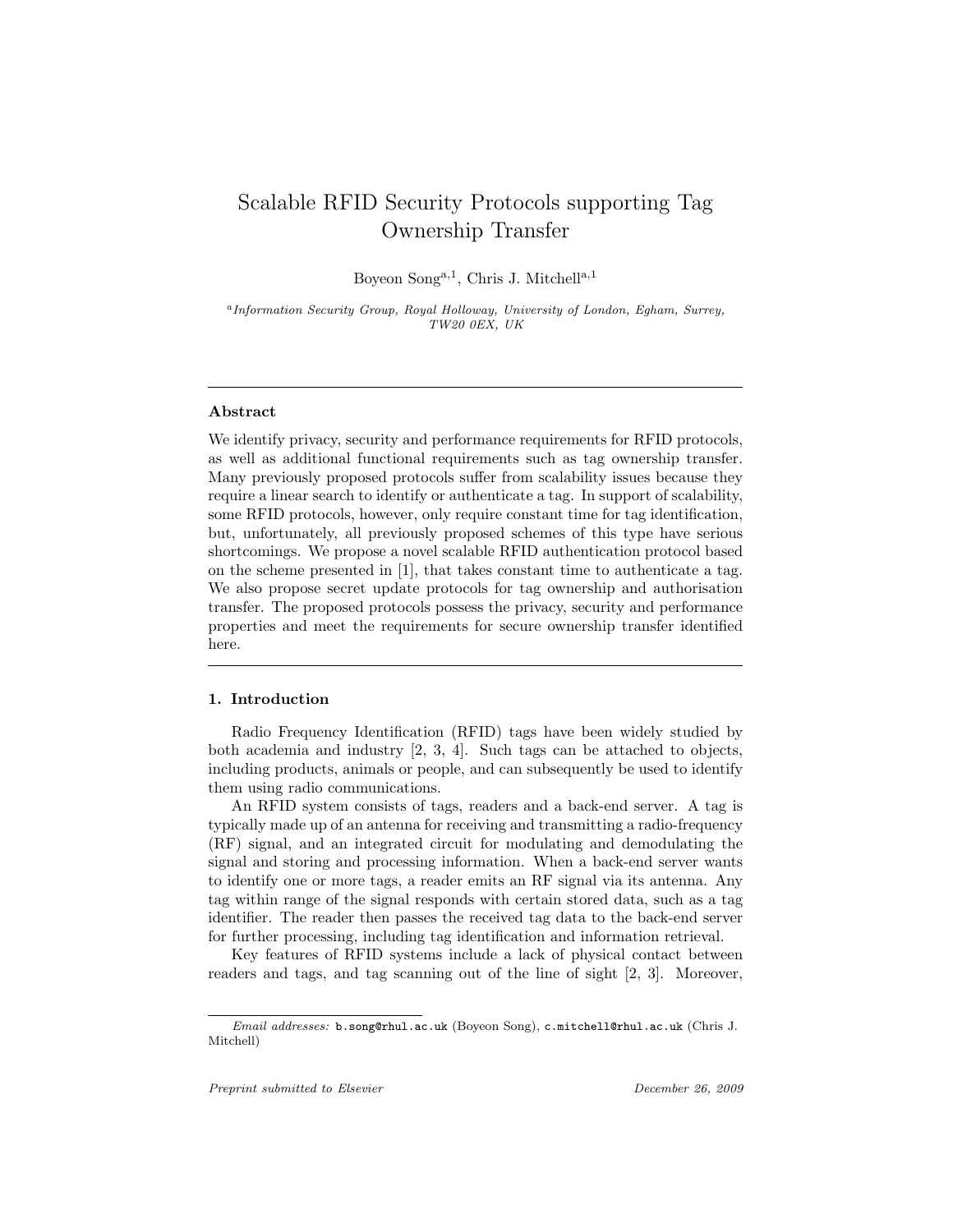a smart tag possesses storage and processing capabilities, and can also perform lightweight cryptographic functions. These properties mean that RFID tags have many possible applications, such as product management, transport payments, livestock tracking, library book administration, patient medical care and e-passports. However, the technology also poses threats to user privacy, including the possibilities of user information leakage and location tracking.

A considerable volume of papers have been published providing possible solutions to these RFID security and privacy challenges. One approach to protecting against such privacy and security threats is to use a tag authentication scheme in which a tag is both identified and verified in a manner that does not reveal the tag identity to an eavesdropper. A large number of tag authentication protocols of this type have been proposed. Typically, pseudonyms are used to provide anonymity to tags; whenever a tag is queried, it responds with a different cryptographically derived pseudonym. In some of these pseudonymbased protocols, see for example [5, 6, 7, 8], a back-end server must perform a linear search of its database to identify a tag. That is, for each tag entry in the database in turn, it computes the pseudonym that would be produced by that tag (using stored secrets) and compares it with the received pseudonym. Such a linear search runs in  $O(n)$  time, where n is the number of elements in the backend database. Such a costly search function will potentially cause scalability issues as the tag population increases.

Scalability is a desirable property in almost any system, enabling it to handle growing amounts of work in a graceful manner [9]. A scalable RFID system should be able to handle large numbers of tags without undue strain, and a scalable RFID protocol should therefore avoid any requirement for work proportional to the number of tags.

In support of scalability, some RFID pseudonym schemes, see for example [10, 11, 12, 13], require only  $O(1)$  work to identify a tag<sup>1</sup>. Most such schemes use look-up tables to match a value with a pseudonym received from a tag, thereby taking a constant time without the need for a linear search. However, all previously proposed schemes of this type possess significant security, privacy or performance shortcomings, as discussed in section 3.

An alternative means of improving the scalability of an RFID system is delegation. Tag delegation involves giving authorised entities the right to query and identify certain tags during a specified period. This clearly has the potential to reduce the back-end server's workload.

Another possible requirement for RFID systems is secure tag ownership transfer. In some applications, the owner of an RFID tag may change a number of times during its lifetime. Ownership transfer means that the server of the new owner takes over tag authorisation, and so needs to be given the necessary private information to securely interact with and identify the tag. Thus all in-

<sup>&</sup>lt;sup>1</sup>Strictly speaking the work is  $O(\log_2 n)$ , where *n* is the number of tags, but in practice this amounts to constant work, since  $\log_2 n$  is unlikely to exceed the word length of a modern PC; we therefore refer throughout to  $O(1)$ .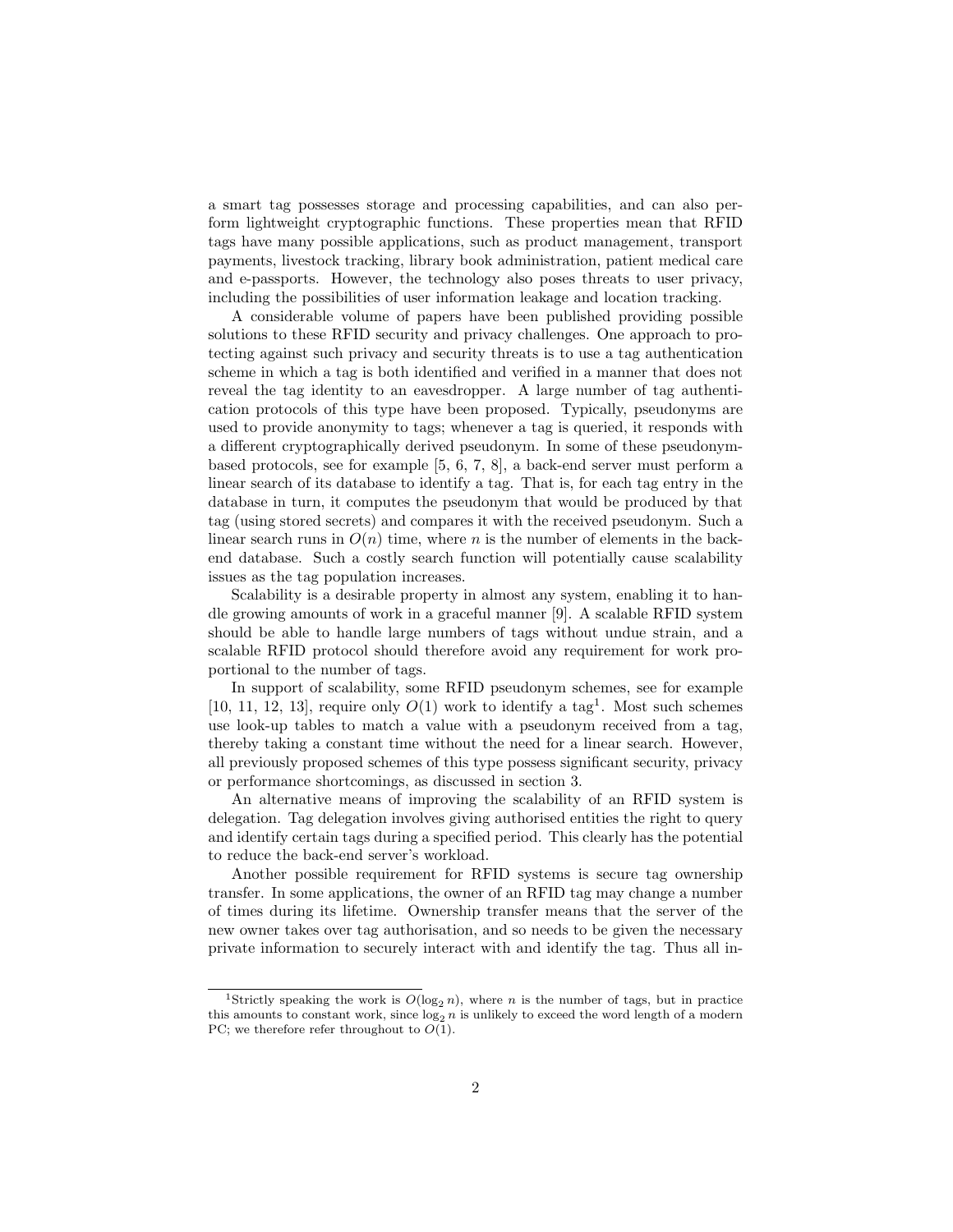formation associated with the tag will need to be passed from the old to the new owner. However, at the moment of tag ownership transfer, both the old and new owners have the information necessary to authenticate a tag, and this fact may cause an infringement of tag owner privacy. More specifically, if the previous owner is malicious, it may still be able to read the tag using retained tag information after transfer, and/or trace the new owner's transactions with the tag. That is, the privacy of the new owner might be compromised by the previous owner. Conversely, if the new owner is malicious, then it might be able to trace the previous owner's past transactions with the tag. That is, the privacy of the previous owner might be compromised by the new owner.

The goal of this paper is to propose a scalable and efficient RFID pseudonym protocol having desirable privacy and security properties. To provide scalability, our novel protocol possesses two features, namely that a server takes only constant time to identify a tag, and tag delegation is straightforward. We also examine the requirements for secure tag ownership transfer, and propose RFID authentication protocols satisfying such requirements. These protocols originate from the scheme introduced in [8] (referred to here as the SM protocol).

We first identify desirable privacy, security and performance requirements for RFID protocols as well as the specific requirements for tag ownership transfer in section 2. Section 3 introduces related work and section 4 introduces a revised version of the SM protocol. Section 5 proposes a scalable RFID pseudonym protocol and section 6 proposes new protocols for secure tag ownership transfer, designed to provide the identified properties. We next analyse these protocols against the identified requirements. Finally we summarise the contributions of the paper.

#### 2. RFID Protocol Requirements

#### 2.1. Assumptions

The RFID protocols considered here operate under the following assumptions.

- The communicating parties are a server and a tag.
- The term server is used to mean a combination of a back-end server and its readers.
- A server and tag communicate via an insecure RF interface.
- A server maintains a secure database of information for the tags that it owns, and has a significantly greater processing capability than a tag.
- A tag has a rewritable memory that may not be tamper-resistant, and can perform lightweight cryptographic operations.

We next introduce privacy issues, security threats and performance characteristics relevant to RFID protocols.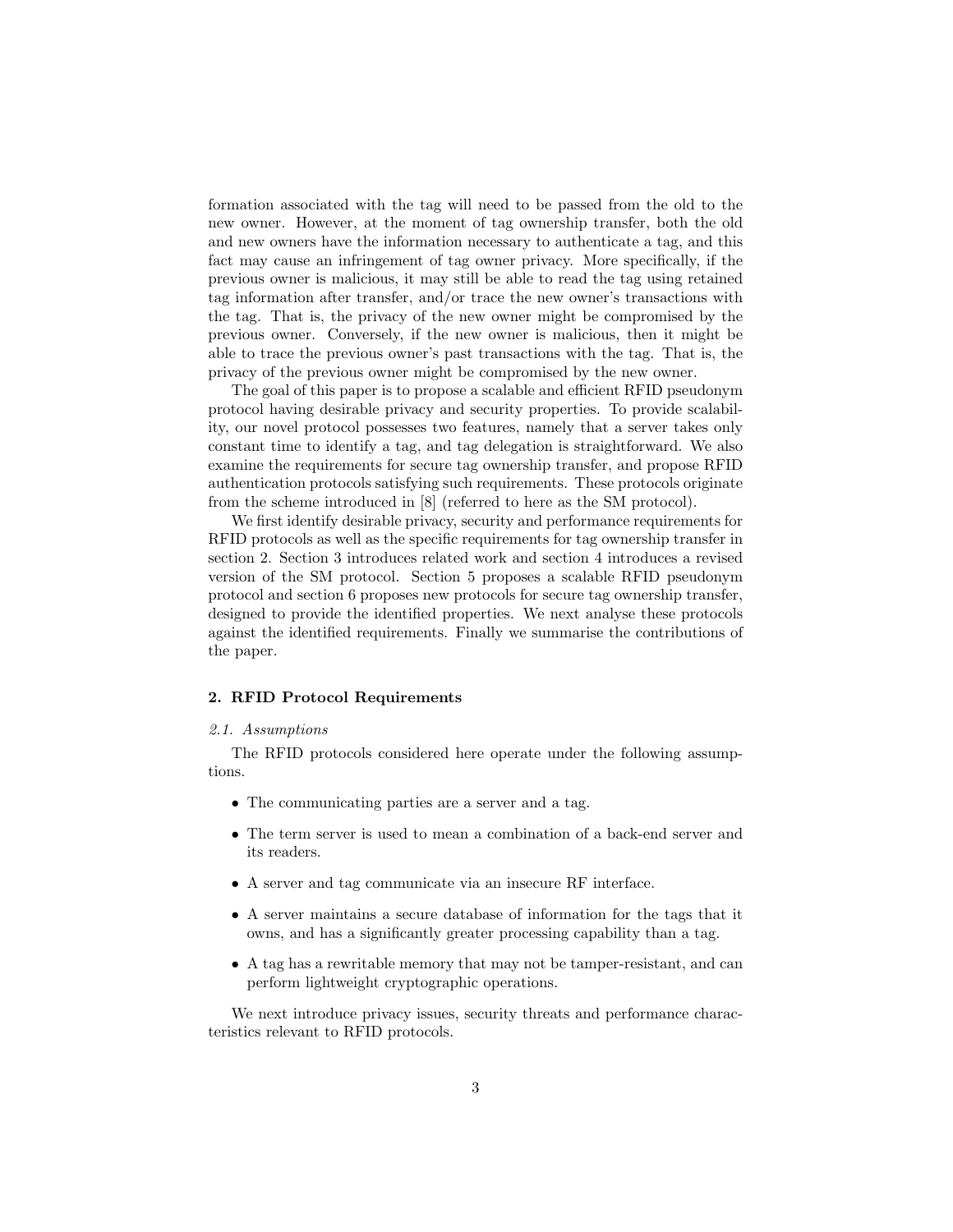# 2.2. Privacy

One of the main concerns of users of RFID systems is user privacy. Unprotected communications between a tag and a server over a wireless channel can disclose information about a tag, including its location (and, by implication, the location of its owner).

## 2.2.1. Threats

Two major privacy issues are as follows [2, 3, 14, 7, 15].

- Tag Information Leakage: in a typical RFID system, when a server queries a tag, the tag responds with its identifier. If unauthorised entities can also obtain a tag identifier, then they may be able to request and obtain the private information related to the tag held in the server database. For example, if the information associated with a tag attached to a passport, ID-card or medical record could be obtained by any server, then the damage would be very serious.
- Tag Tracking: if the responses of a tag are linkable to each other or distinguishable from those of other tags, then the location of a tag could be tracked by multiple collaborating unauthorised entities. For example, if the response of a tag to a server query is a static ID code, then the movements of the tag can be monitored, and the social interactions of an individual carrying a tag may be available to third parties without his or her knowledge.

#### 2.2.2. Privacy Requirements

RFID systems should meet the following privacy requirements in order to mitigate the two threats described above.

- Tag Information Privacy: RFID systems should be able to resist tag information leakage. To protect against such a threat, RFID systems need to be controlled so that only authorised entities are able to access the information associated with a tag.
- Tag Location Privacy: RFID systems should be able to resist tag tracking attacks. If messages from tags are anonymous, then the problem of tag tracking by unauthorised entities can be avoided.

#### 2.3. Security

Communications between a server and a tag via an insecure wireless channel are susceptible to eavesdropping. Security threats relevant to RFID systems are discussed below.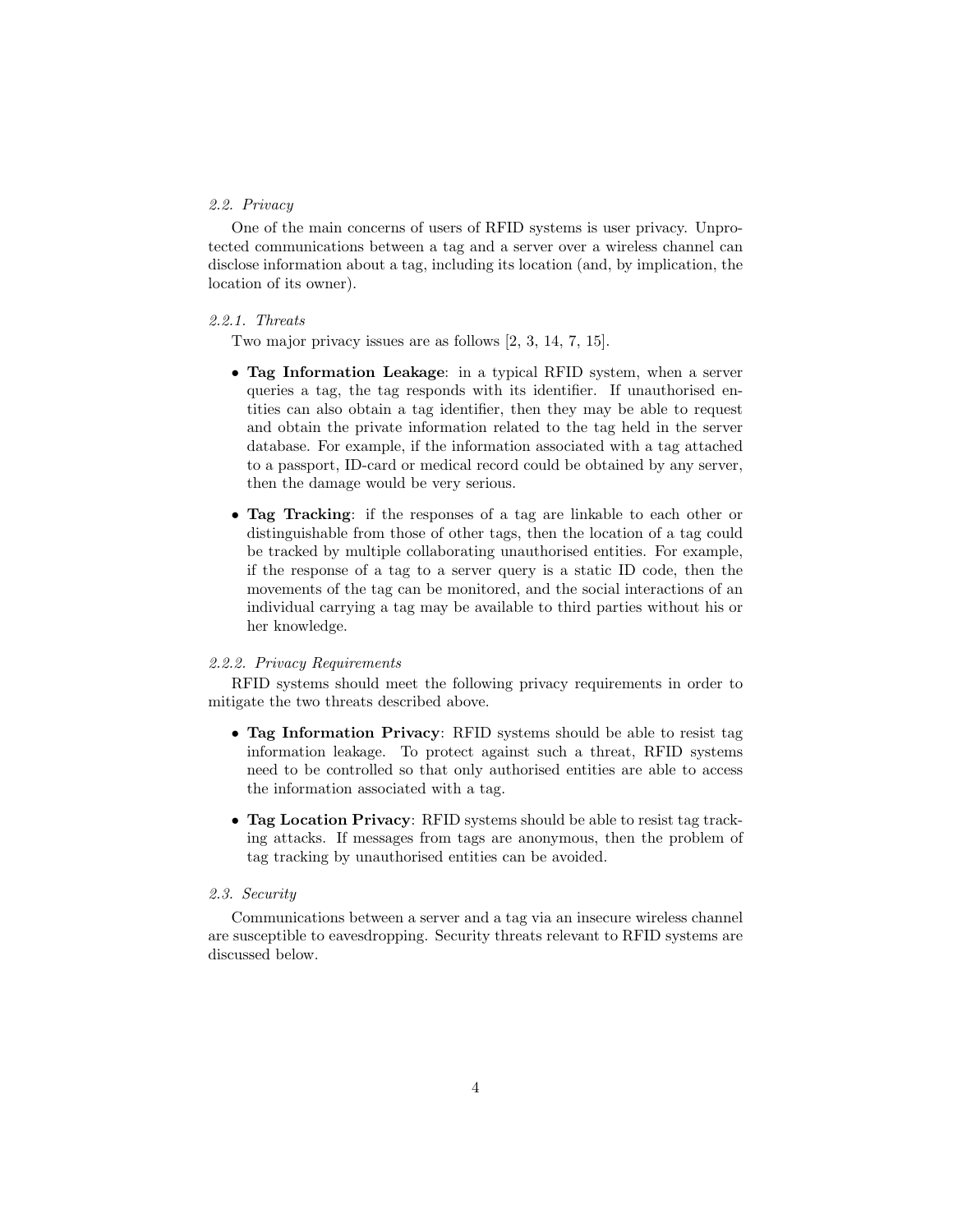#### 2.3.1. Attack Model

We divide possible attackers into two groups, as follows.

- A weak attacker (WA) is a malicious entity that can observe and manipulate communications between a server and a target tag, but cannot compromise the tag.
- A strong attacker (SA) is a malicious entity that has compromised a target tag, in addition to having the capabilities of a weak attacker.

The memory of a low-cost tag is unlikely to be tamper-resistant, and thus a tag's internal data are liable to exposure via side-channel attacks [16, 12]. Hence, threats by an SA as well as a WA should be considered in RFID protocol design.

Security threats to RFID systems can be classified into weak and strong attacks, in line with the attacker types defined above.

## 2.3.2. Weak attacks

The following attacks are feasible for a WA [2, 3, 15].

- Tag Impersonation: a WA could impersonate a target tag to a server without knowing the tag's internal secrets. It could communicate with a server instead of the tag and be authenticated as the tag.
- Replay attack: a WA could replay messages exchanged between a server and a tag without being detected, thereby performing a successful authentication between a tag and a server.
- Man-in-the-Middle (MitM) attack: a WA could interfere with messages sent between a server and a tag (e.g. by insertion, modification or deletion).
- Denial-of-Service (DoS) attack: a WA could block messages transmitted between a server and a tag. Such an attack could cause the server and the tag to lose synchronisation. For example, the server might update its shared secrets, while the tag does not; as a result, they would no longer be able to authenticate one another.

#### 2.3.3. Strong attacks

An SA may be able to perform the following attacks, as well as the weak attacks described above [2, 12, 7].

• Backward Traceability: an SA might be able to trace past transactions between a server and a compromised tag using knowledge of the tag's internal state. That is, given knowledge of the internal state of a target tag at time  $t$ , the attacker is able to identify target tag interactions that occurred at time  $t' < t$ . The past transcripts of a tag may allow tracking of the tag owner's past behaviour.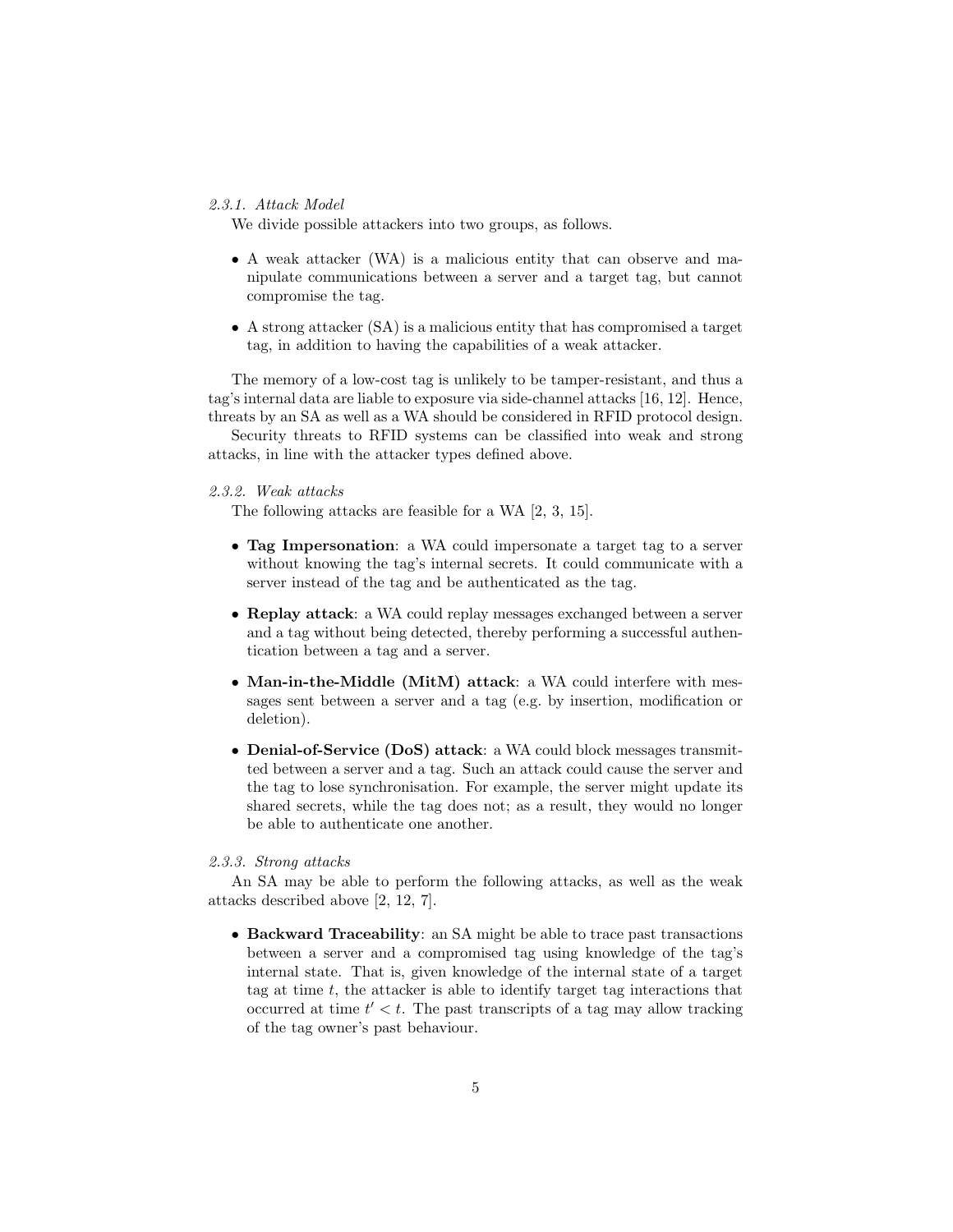- Forward Traceability: an SA might be able to trace future transactions between a server and a compromised tag using knowledge of the tag's internal state. That is, knowledge of a tag's internal state at time  $t$  can help to identify tag interactions that occur at time  $t' > t$ . The only way of maintaining future security once the current tag secrets have been revealed is to replace compromised secrets as soon as possible after they have been compromised (and hence undetected compromises remain an ongoing concern).
- Server Impersonation: an SA might be able to impersonate a legitimate server to a compromised tag using knowledge of the tag's internal state. This attack does not appear to have been widely discussed previously, despite its potential importance. The SA could, for example, ask the tag to update its internal state, with the effect that the legal server will no longer be able to communicate successfully with the tag, although the SA will. Details of such an attack can be found in [17].

Resistance to backward traceability is sometimes also referred to as forward security [5, 18, 7, 19]. In the paper, we use the terms backward traceability and forward traceability defined as in [12] in order to clearly distinguish between threats to past and future anonymity.

#### 2.3.4. Security requirements

We identify the following security requirements for RFID systems designed to mitigate the threats of the weak and strong attacks described above.

- Resistance to Tag Impersonation: an adversary should not be able to impersonate a tag without compromising a tag.
- Resistance to Replay attack: an adversary should not be able to reuse messages exchanged between a server and a tag, thereby performing a successful session between the tag and the server.
- Resistance to MitM attack: an adversary should not be able to manipulate messages sent between a server and a tag without compromising a tag.
- Resistance to DoS attack: selective blocking of messages transmitted between a server and a tag should not mean that the server and the tag can no longer communicate successfully.
- Backward Untraceability: an adversary should not be able to to trace past transactions between a server and a tag, even if it compromises the tag.
- Forward Untraceability: an adversary should not be able to to trace future transactions between a server and a tag, even if it compromises the tag.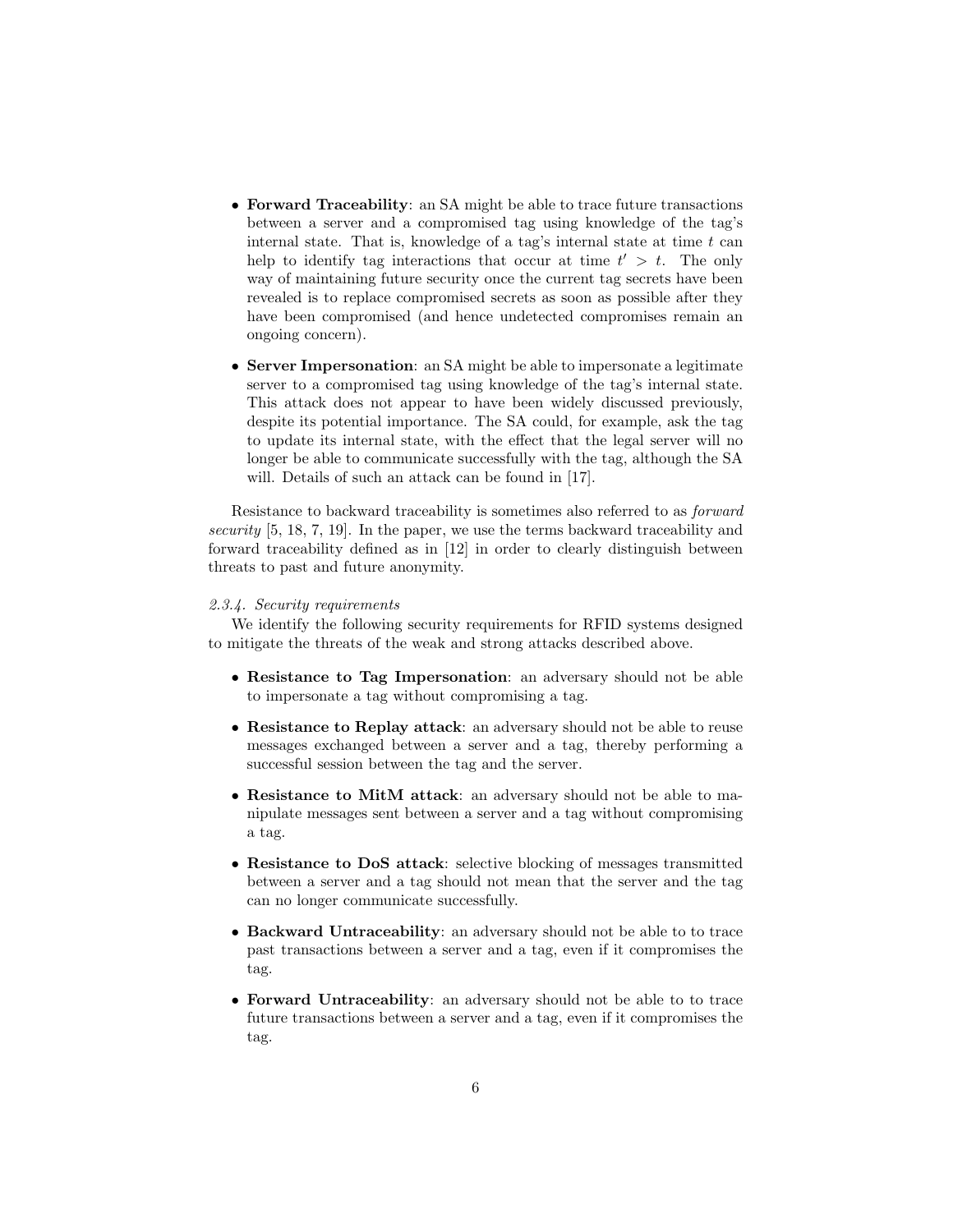• Resistance to Server Impersonation: an adversary should not be able to impersonate a server to a tag, even if it compromises that tag.

## 2.4. Performance Requirements

RFID schemes cannot use computationally intensive cryptographic algorithms to provide privacy and security because tight tag cost requirements put severe limits on tag-side resources (such as processing power, memory and stored energy). RFID schemes should thus address the following performance issues [2, 16, 20, 14, 21, 15].

- Storage Capacity: the volume of data stored in a tag should be minimised.
- Computation: the complexity of tag computations should be minimised.
- **Communication**: the number and size of messages exchanged between a tag and a reader should be minimised.
- Scalability: the server should be able to handle a large tag population. It should be able to identify multiple tags using the same radio channel. Requiring a server to perform work proportional to the number of tags (e.g. as would be required for an exhaustive search to identify individual tags) becomes infeasible when the number of tags is large. Hence, it is desirable to design protocols for which the server complexity is  $O(1)$  or  $O(\log n)$  rather than  $O(n)$ , given a population of n tags.

#### 2.5. Additional Functional Requirements

In this section, we introduce two functional requirements, tag delegation and ownership transfer, that are likely to be required in some RFID systems.

#### 2.5.1. Tag Delegation

In RFID systems, a centralised back-end server is often in charge of a large number of tags. In some systems in which tag responses are anonymous, tag identification requires the back-end server to compute every possible tag output in turn until it finds a match [22]. This can seriously damage scalability [22].

A related issue is that many protocols require a reader to interact with the centralised back-end server in order to identify a tag [22]. In some applications, this reading latency can be an unacceptable overhead [22]. In addition, if the database becomes unavailable for some reason, such as network connectivity failure, all interactions with tags relying on that back-end server will be stopped [22].

Delegation is one possible solution to these performance issues [22]. Delegation enables a back-end server to delegate the right to identify and authenticate a tag to a specified entity, such as a reader [12, 23, 22].

Delegation may be permanent or temporarily [22]. In the first case, a reader is given permanent means to interact with a tag in its read range, and the backend server is contacted only when a new tag arrives or an old tag leaves the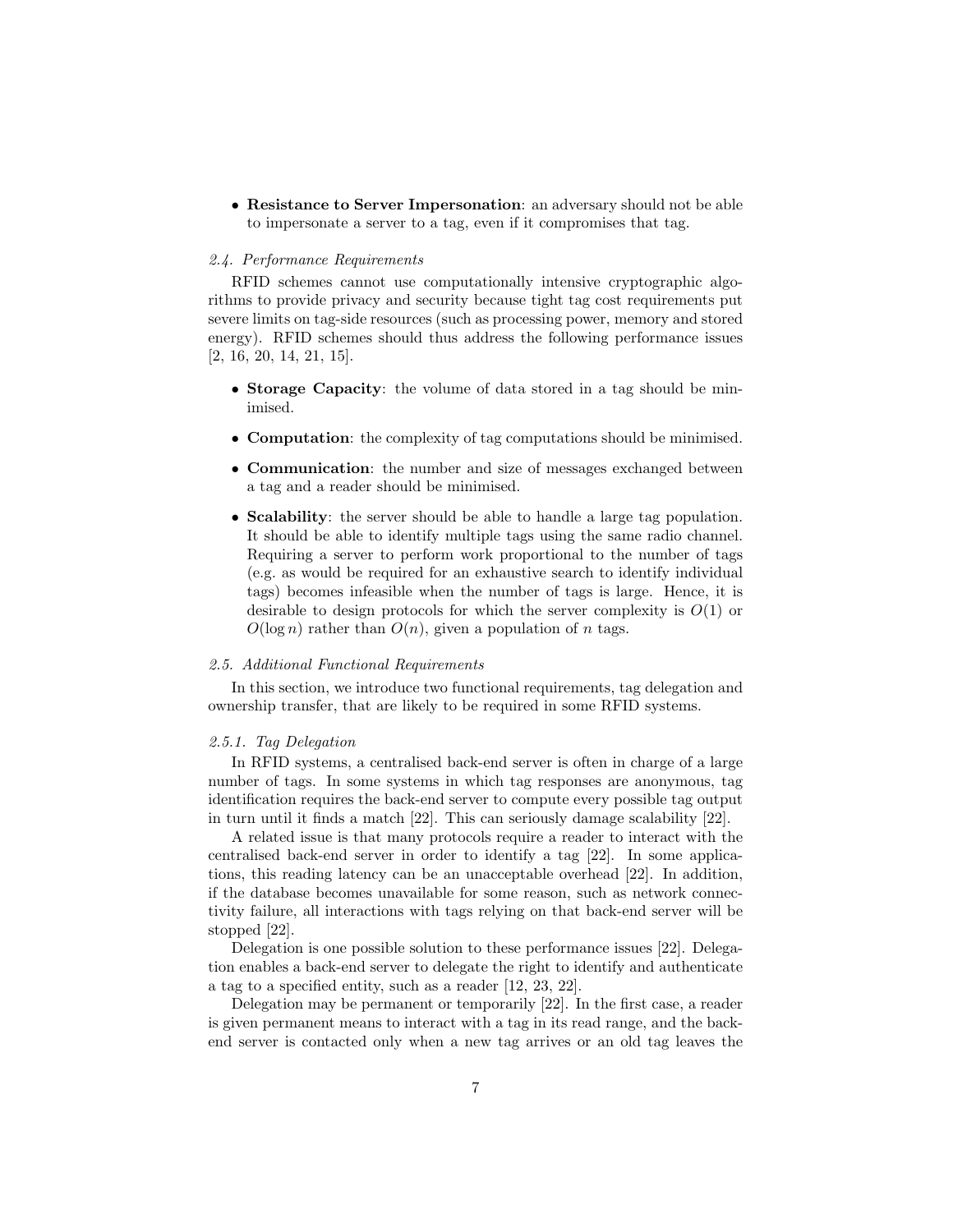system [22]. In the second case, the back-end server temporarily transfers the right to interact with a set of tags for a limited number of queries, and updates or revokes the delegation capability according to a delegation policy [22].

#### 2.5.2. Tag Ownership Transfer

Tag ownership means having authorisation to identity a tag and control all the related information [12, 23]. Tag ownership transfer implies a shift of such capabilities to a new owner [12, 23].

In certain RFID systems, changes of tag owner could occur frequently, and thus a secure and privacy-preserving means of tag ownership transfer is needed. This feature is supported by some RFID protocols.

The following requirements for secure tag ownership transfer have been identified [24, 12, 25]:

- New owner privacy: Once ownership of a tag has been transferred to a new owner, only the new owner should be able to identify and control the tag. The previous owner of the tag should no longer be able to identify or trace the tag.
- Old owner privacy: When ownership of a tag has been transferred to a new owner, the new owner of a tag should not be able to trace past interactions between the tag and its previous owner.
- Authorisation recovery: In some special cases, such as after-sales service for an RFID tagged object, the previous owner of a tag might need to temporarily recover the means to interact with it. In such a case the current owner of the tag should be able to transfer its authorisation rights over the tag to the previous owner.

The possible need for authorisation recovery in an RFID system was first raised in [24, 6]. However, it seems that no concrete protocol to address this possible requirement has been proposed. In the next section, we introduce RFID protocols for tag ownership transfer which support this requirement.

#### 3. Related Work

We next introduce some RFID protocols that use a look-up table to identify a tag, thereby taking only  $O(1)$  time, and hence have desirable scalability properties. We also outline shortcomings in these schemes.

Henrici and Müller [11] proposed a protocol for RFID tag identification (the HM scheme), in which the server only needs to perform  $O(1)$  work to identify a tag. However, as described in [26, 5], the scheme allows a degree of tag tracking. In addition, if a tag is compromised, its previous identifiers can easily be computed, thereby allowing backward traceability [8].

Dimitriou [10] proposed an RFID authentication protocol (the D scheme), requiring  $O(1)$  work for a server to authenticate a tag. However, a tag identifier might remain the same between valid sessions because, if an authentication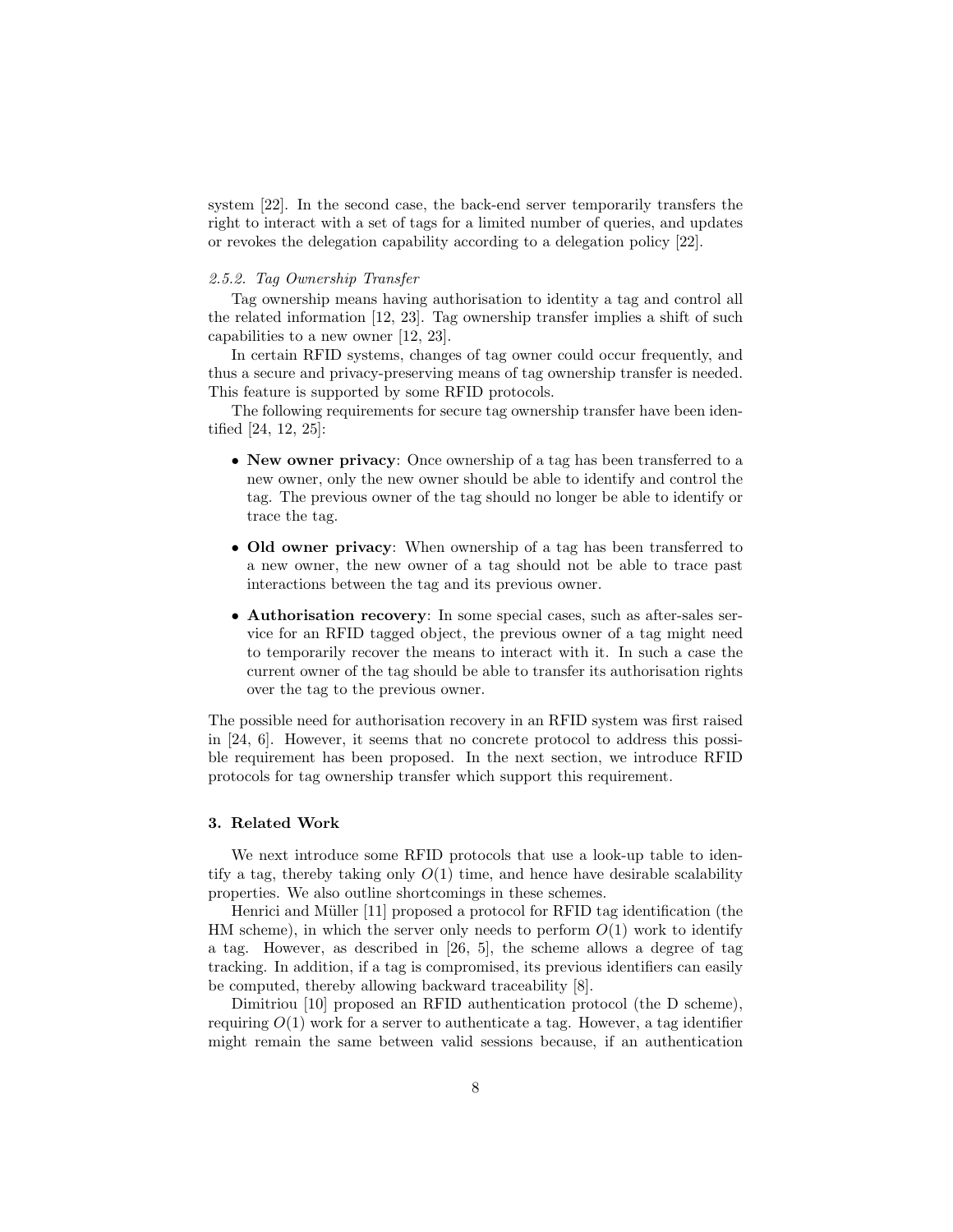session is unsuccessful, a tag does not update its identifier. Tag tracking is thus partially possible [10], as in the HM scheme.

The RFID authentication protocol of Lim and Kwon [12] (the LK scheme) requires a server to maintain a precomputed table of tag information, used to authenticate tags. The scheme provides a range of security properties, covering backward and forward traceability and weak attacks. However, it does not provide location privacy, as described in [27]. Moreover, the scheme may involve significant on-line computations for tag authentication in a successful session [12], although it only requires  $O(1)$  work for tag identification.

Tsudik [28] presented an RFID identification protocol (the T1 scheme) that provides only a basic level of tag identification using time-stamps, and proposed two further schemes (the T2 and T3 schemes) also providing tag authentication. The schemes use monotonically increasing time-stamps for tracking-resistant tag authentication. A server maintains a periodically updated hash table in which each row corresponds to a tag.

The T1 scheme only needs  $O(1)$  operations to identify a tag, because a hash table is used for all look-ups. However, the scheme merely identifies a tag, and does not provide tag authentication. Additionally, the scheme is susceptible to a trivial DoS attack in which an attacker can easily incapacitate a tag by feeding it an inaccurate future time-stamp value [13]. Moreover, the scheme makes the important assumption that a given tag is never identified (interrogated) more than once within any time interval [13].

The T2 scheme adds tag authentication to T1 using a challenge-response method. This scheme also takes a constant time to identify and authenticate a tag because of its use of a look-up table. However, if a tag has been previously desynchronised by an attacker, the server must perform  $O(n)$  operations to authenticate the tag. The T2 scheme is susceptible to DoS attacks, like the T1 scheme [13].

The T3 scheme mitigates the DoS vulnerability of T1 and T2 by using a hash-chain to generate a so-called epoch token, allowing a tag to ascertain that a time-stamp is not too far into the future. The server only needs to perform  $O(1)$  operations to identify and authenticate a tag, if the tag reply is valid. If not, the server takes  $O(n)$  time. Unfortunately, DoS attacks still remain a threat [13].

In addition, in T2 and T3, an adversary can potentially distinguish between synchronised and desynchronised tags by timing server responses, because a synchronised tag only requires a server to perform a fast table look-up, whereas a desynchronised tag requires it to perform an exhaustive search. Moreover, none of these schemes can resist backward traceability because they use a fixed key.

Burmester, de Medeiros and Motta [29] introduced an anonymous RFID authentication protocol (the BMM scheme) that supports constant key-lookup, using a pseudo-random function. However, the scheme has a location privacy weakness; if an authentication session fails, a tag re-uses the same pseudonym in the following session. Also, it does not provide backward untraceability because of the use of a fixed secret key [29].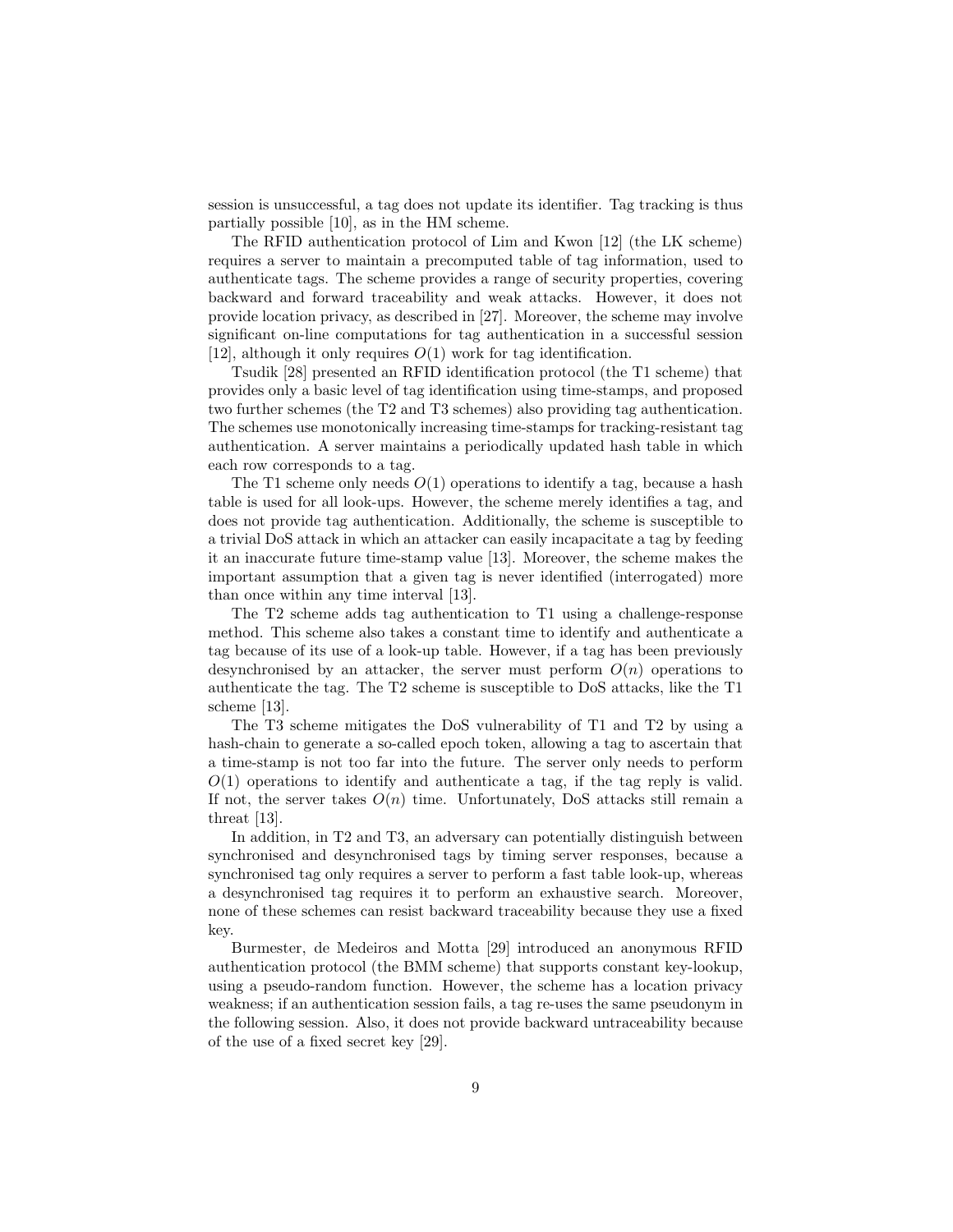## 4. The Revised SM protocol

Our novel protocols build on a revised version of the SM protocol [8]. We first outline the SM protocol and then describe the revised version. The XOR, concatenation, substitution, right circular shift and left circular shift operators are represented below by  $\oplus$ ,  $\parallel$ ,  $\leftarrow$ ,  $\gg$  and  $\ll$ , respectively.

Initially, a server S assigns a string s of l bits to each tag  $T$  and computes  $t = h(s)$ , where  $h : \{0,1\}^* \to \{0,1\}^l$  is a hash function. T stores t, and S stores  $(s, t, \hat{s}, \hat{t})$  for every tag it manages, where  $\hat{s}$  and  $\hat{t}$  are the most recent 'old' values of s and t.

The authentication protocol operates as follows (see also Figure 1).

- 1. S generates a random string  $r_1$  of l bits and sends it to T.
- 2. T generates a random string  $r_2$  of l bits as a temporary secret, and computes  $M_1 = t \oplus r_2$  and  $M_2 = f_t(r_1 \oplus r_2)$ . T then sends  $M_1$  and  $M_2$  to S.
- 3. S searches its database for a value t for which  $M_2 = f_t(r_1 \oplus M_1 \oplus t),$ where  $r_1$  is the value sent by S in step 1. If no match is found, the session terminates. If a match is found,  $S$  has authenticated  $T$ .  $S$  computes  $r_2 = M_1 \oplus t$  and  $M_3 = s \oplus (r_2 \gg l/2)$ , and sends  $M_3$  to T. S then updates stored data for tag T from  $(\hat{s}, \hat{t}, s, t)$  to  $(s, t, (s \ll l/4) \oplus (t \gg l/4))$  $l/4) \oplus r_1 \oplus r_2, h((s \ll l/4) \oplus (t \gg l/4) \oplus r_1 \oplus r_2)).$
- 4. T computes  $s = M_3 \oplus (r_2 \gg l/2)$  and checks that  $h(s) = t$ . If the check succeeds, T has authenticated S, and sets  $t \leftarrow h((s \ll l/4) \oplus (t \gg l/4))$  $l/4 \oplus r_1 \oplus r_2$ . If the check fails, the session terminates.

In [30, 31], attacks are described on this protocol, which arise because the XOR operation is used to construct each of messages  $M_1$ ,  $M_2$  and  $M_3$ . Cai et al. [30] present a revised scheme in which the construction of  $M_2$  uses concatenation instead of XOR, and  $M_3$  is computed using a hash function as  $h(r_2)$ instead of  $(r_2 \gg l/2)$ . We present here a further revision of the SM protocol. In our revised scheme, the construction of  $M_2$  is the same as in the scheme introduced by Cai et al. [30], i.e.  $M_2 = f_t(r_1||r_2)$ , and  $M_3$  is changed to  $s \oplus f_t(r_2||r_1)$ . Figure 1 summarises the revised SM protocol.

### 5. An RFID Pseudonym Protocol

We introduce here an RFID pseudonym protocol. This protocol is a revised version of the scheme presented in [1].

#### 5.1. Main Features

The protocol has the following main features:

• To improve scalability, the protocol makes use of a precomputed look-up table for tag authentication, as in the schemes described in section 3. As a result, the server takes  $O(1)$  work to identify and authenticate a tag, without needing a linear search.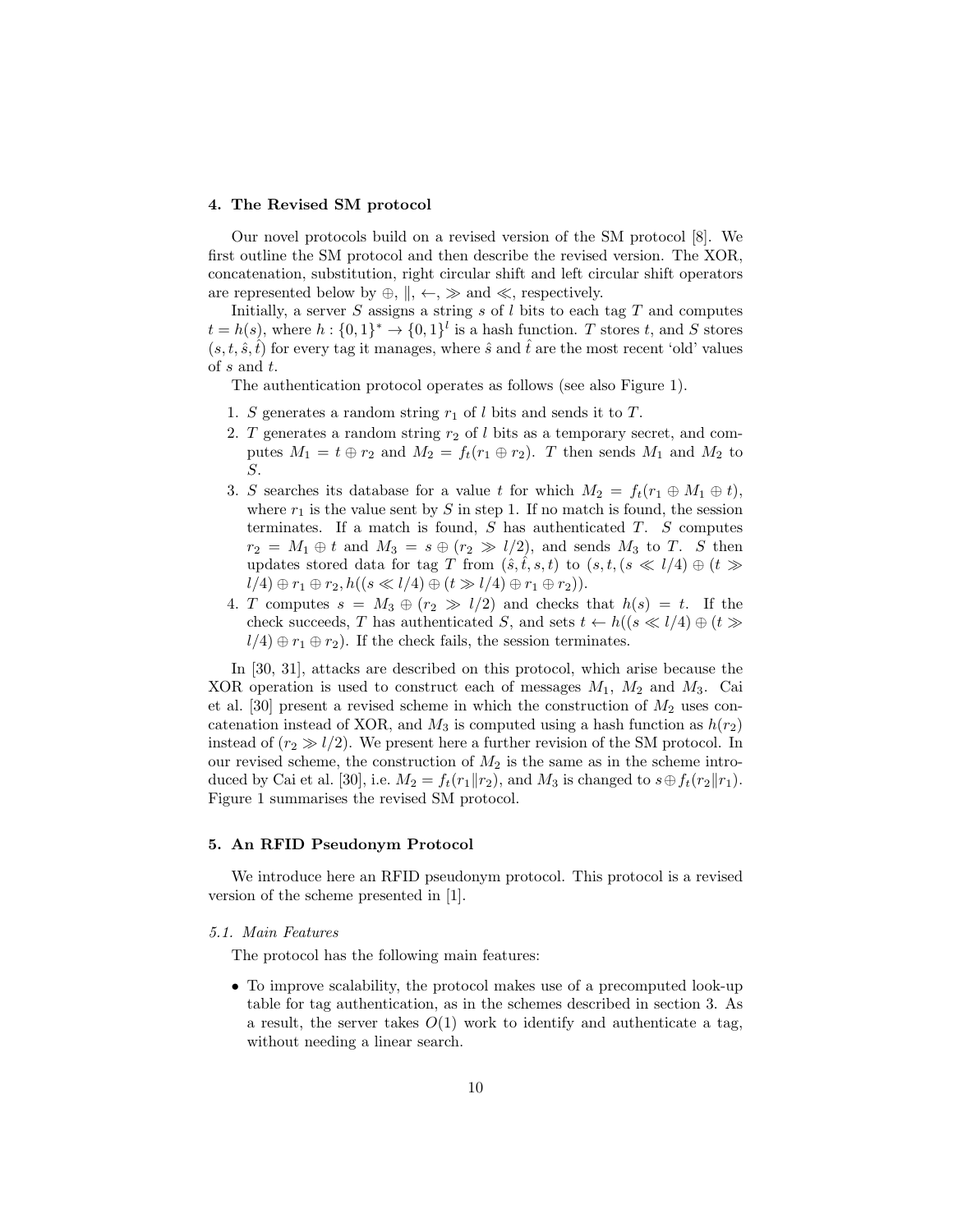

Figure 1: The revised SM protocol

- The look-up table contains a number of entries for each tag, one for each element of a tag-specific hash-chain. Elements from this hash-chain are used as tag identifiers (and as database keys to identify tags). A keyed hash function is used to generate each hash-chain, using a secret key shared by the tag and server. The hash-chain length,  $m$ , determines the number of tag identifiers that can be produced using any one key.
- The operation of the protocol (described in detail in section 5.3) can be divided into three cases, as follows (see also Table 1):
	- 1. Case 1: for each of the first  $m-1$  queries of a tag, the protocol process only involves tag authentication and requires just two messages. To authenticate a tag, the server searches a look-up table, taking constant time.
	- 2. Case 2: on the mth query of a tag, the protocol updates the secrets shared by the server and tag, as well as providing tag authentication. This process requires an additional message. The server takes  $O(1)$ work to authenticate a tag, as in case 1.
	- 3. Case 3: if a tag is queried more than  $m$  times, which should not normally happen, then a revised version of the SM protocol is performed; this requires the server to perform a linear search with complexity  $O(n)$ .
- For server authentication (in cases 2 and 3), for each tag the server holds a secret s that only it knows, as in the schemes presented in [12, 8].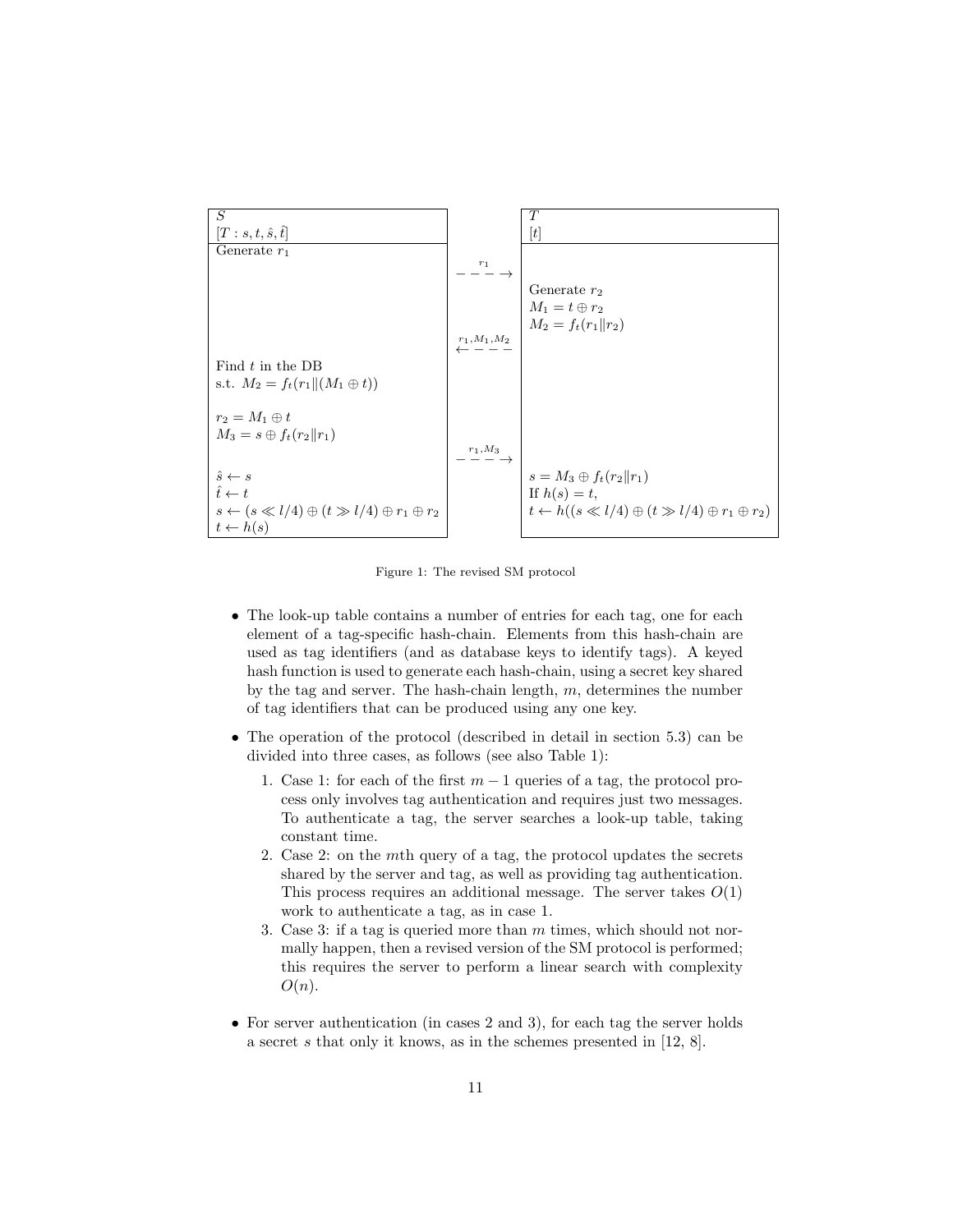Table 1: Operation of the protocol

|           | Query number $\vert 1, \cdots, (m-1) \vert$ | m             | $(m+1), \cdots$ |
|-----------|---------------------------------------------|---------------|-----------------|
| Operation | Case 1                                      | $\Box$ Case 2 | Case 3          |
| State     | Regular state                               |               | Irregular state |

• In normal operation (cases 1 and 2), a tag does not need to generate pseudo-random numbers; however, in case 3, a pseudo-random number is needed to prevent tag tracking.

## 5.2. Initialisation

The server S chooses values for l,  $l_r$  and  $l_m$  and functions e, f, g and h as follows.

- $\bullet$  l is the bit-length of a tag identifier and a shared key. It should be large enough to ensure that an l-bit key is a strong cryptographic key for the keyed hash functions, and in particular that an exhaustive search to find an l-bit tag identifier is computationally infeasible.
- $l_r \leq l$  is the bit-length of a random string. It should be large enough to ensure that an exhaustive search to find an  $l_r$ -bit value is computationally infeasible.
- $l_m$  is the bit-length of an integer m, that defines the length of the hashchain used for tag identifiers.
- $e: \{0,1\}^* \times \{0,1\}^l \rightarrow \{0,1\}^l$ ,  $f: \{0,1\}^* \times \{0,1\}^l \rightarrow \{0,1\}^l$  and  $g:$  $\{0,1\}^* \times \{0,1\}^l \rightarrow \{0,1\}^{2l+l_m}$  are keyed hash functions.
- *h* is a hash function,  $h: \{0,1\}^* \to \{0,1\}^l$ .
- $e, f, g$  and h should be one-way, collision-resistant, and suitable for implementation in a low-cost tag. (A variety of work on developing such hash functions is ongoing; see, for example, [32].)

The server S builds a look-up table which is used for tag identification. The table definition process involves the following steps for each tag T managed by S.

- S chooses a random *l*-bit string s, and computes the *l*-bit key  $k = h(s)$ , where  $s$  is used for server authentication and  $k$  is used as input to the keyed hash functions  $e, f$  and  $g$ .
- S chooses a random *l*-bit string  $x_0$ , and computes the hash-chain values  $x_i = e_k(x_{i-1})$  for  $1 \leq i \leq m$ , where the values  $x_i$  are used as one-time tag identifiers and  $m$  is the length of the hash-chain.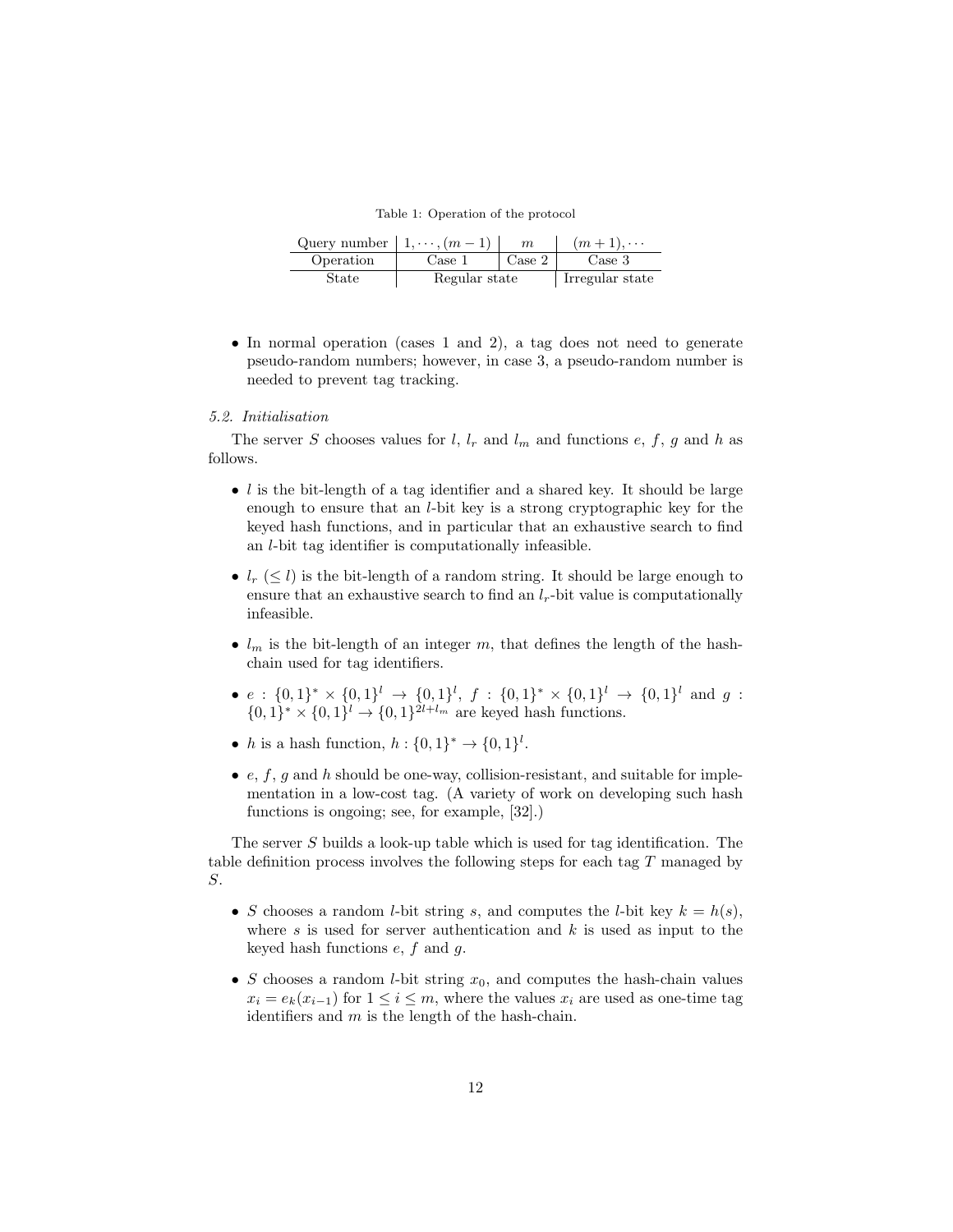• S stores s, k and the identifiers  $x_0, x_1, \dots, x_m$  as the entries for T in its look-up table.

Each tag T stores k, x and a counter c, where x is initially set to  $x_0$  and functions as  $T$ 's identifier, and  $c$  is set to  $m$ .

## 5.3. Authentication and Secret Update

The novel protocol has three different stages, in line with the cases described in section 5.1: tag authentication, secret update (I) and secret update (II). The stages are as follows (see also Figure 2).

#### Case 1: Tag Authentication

S generates a random  $l_r$ -bit string r, and sends r to T.

- 1. When T receives r, it checks its counter c. If  $c \neq 0$ , then the following steps are performed.
	- (a) T computes  $M_T = f_k(r||x)$  and updates its identifier x to  $e_k(x)$  and its counter c to  $c - 1$ . T sends r,  $M_T$  and x back to S. If the counter c is equal to 0, T waits for a server response, keeping r and  $M_T$  in short term memory.
	- (b) When S receives  $M_T$  and x, it performs the following steps.
		- i. S searches its look-up table for a value  $x_i$  equal to the received value of  $x$ . If such a value is found,  $S$  identifies  $T$ . Otherwise, the session terminates.
		- ii. S checks that  $f_k(r||x_{i-1})$  equals the received value of  $M_T$ , where  $k$  is the key belonging to the identified tag  $T$ . If this verification succeeds, then S authenticates T. Otherwise, the session terminates.
		- iii. If  $x \neq x_m$ , then the authentication session terminates successfully.

#### Case 2: Secret Update (I)

- iv. If  $x = x_m$ , then S performs the following steps to update the secrets for T.
	- A. S chooses a random *l*-bit string  $s'$  and an integer  $m'$ , and computes a key  $k' = h(s')$  and a sequence of m' identifiers  $x_i' = e_{k'}(x_{i-1}')$  for  $1 \leq i \leq m'$ , where  $x_0'$  is set to x. (These values can be precomputed.)
	- B. S computes  $M_S = g_k(r||M_T) \oplus (s||k'||m')$ , and sends r and  $M<sub>S</sub>$  to T.
	- C. S updates the set of stored values for T from  $(\hat{s}, \hat{k}, s, k, x_0,$  $x_1, x_2, \dots, x_m$ ) to  $(s, k, s', k', x, x'_1, x'_2, \dots, x'_{m'})$ , where  $\hat{s}$ and  $\hat{k}$  are the most recent previous values of s and  $k$ , respectively.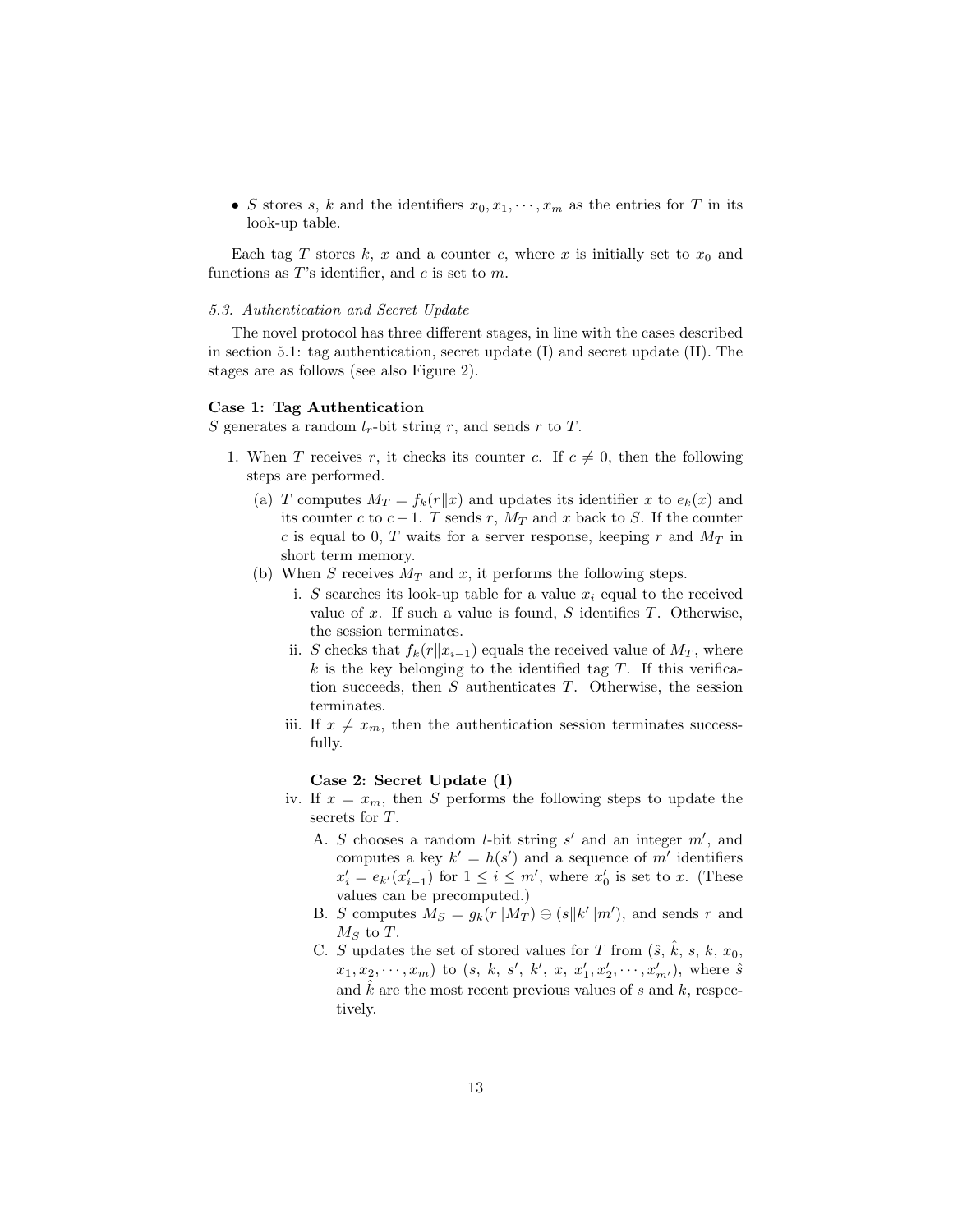(c) When T receives r and  $M_S$ , it computes  $(s||k'||m') = M_S \oplus g_k(r||M_T)$ . If  $h(s)$  is equal to k, T authenticates S and updates k and c to k' and  $m'$ , respectively. (The secret update session then terminates successfully.) Otherwise, the session terminates.

## Case 3: Secret Update (II)

- 2. When T receives r, if T's counter c is equal to 0, then the following steps are performed. (This irregular case arises if  $T$  did not update its shared secrets correctly in the previous session, that is, if the secret update (I) step fails.)
	- (a) T generates a random number  $r<sub>T</sub>$  as a session secret, and computes  $M_1 = f_k(r||r_T)$  and  $M_2 = r_T \oplus x$ . T sends r,  $M_1$  and  $M_2$  back to S with a request for an update of the shared secrets. T waits for a server response, keeping  $r, r<sub>T</sub>$  and  $M<sub>1</sub>$  in short term memory.
	- (b) When S receives  $M_1$  and  $M_2$ , the following steps are performed.
		- i. S searches its look-up table for a value  $x = x_m$  or  $x = x_0$  for which  $M_1 = f_k(r|| (M_2 \oplus x))$ . If such a value is found, S authenticates T. Otherwise, the session terminates.
		- ii. If  $x = x_m$ , S performs the following steps. (This case arises when, although T sent  $x = x_m$  to S in the previous session, S did not receive it correctly. Thus, neither S nor T have updated their shared secrets.)
			- A. S chooses a random *l*-bit string  $s'$  and an integer  $m'$ , and computes a key  $k' = h(s')$  and a sequence of m' identifiers  $x'_i = e_{k'}(x'_{i-1})$  for  $1 \leq i \leq m'$ , where  $x'_0$  is set to x. (These values can be precomputed.)
			- B. S computes  $r_T = M_2 \oplus x$  and  $M_S = g_k(r||r_T) \oplus (s||k'||m'),$ and sends r and  $M<sub>S</sub>$  to T.
			- C. S updates the set of stored values for T from  $(\hat{s}, \hat{k}, s, k, x_0,$  $x_1, x_2, \cdots, x_m)$  to  $(s, k, s', k', x, x'_1, x'_2, \cdots, x'_{m'})$ .
		- iii. If  $x = x_0$ , S computes  $r_T = M_2 \oplus x$  and  $M_S = g_k(r||r_T) \oplus$  $(\hat{s}||k||m)$  and sends r and  $M<sub>S</sub>$  to T. (This case arises if  $M<sub>S</sub>$ did not reach T correctly in the previous session, and thus T did not update its secrets, although  $S$  did. That is, this step resynchronises  $S$  and  $T$ .)
	- (c) When T receives r and  $M_S$ , it computes  $(s||k'||m') = M_S \oplus g_k(r||r_T)$ . If  $h(s)$  is equal to k, T authenticates S and updates k and c to k' and  $m'$ , respectively. (The secret update session then terminates successfully.) Otherwise, the session terminates.

#### 6. Tag Delegation and Ownership Transfer

As we now describe, the protocol described in section 5 (referred to here as  $\mathbf{P}_1$ ) can also be used to provide tag delegation and ownership transfer in an effective way.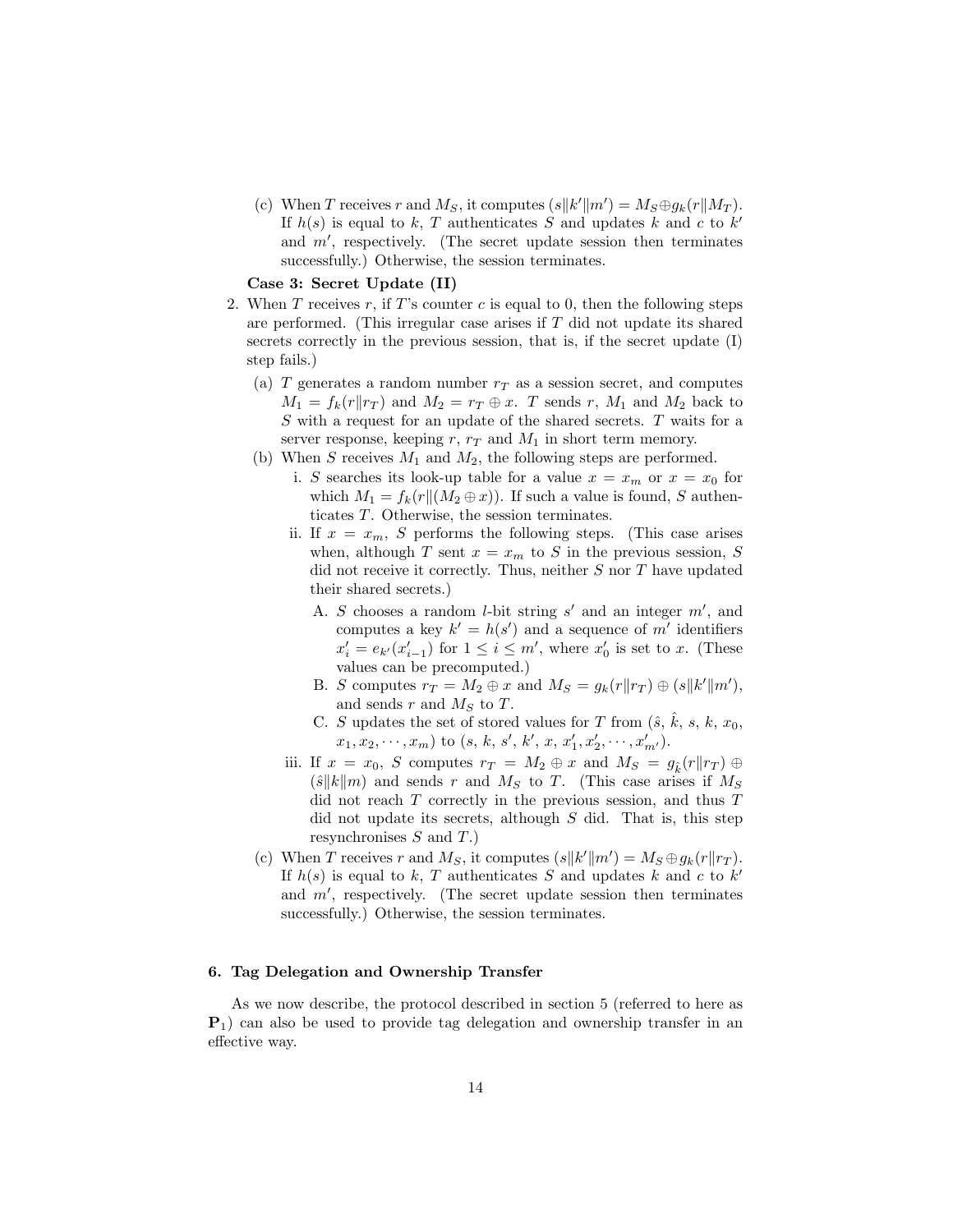

Figure 2: RFID authentication and secret update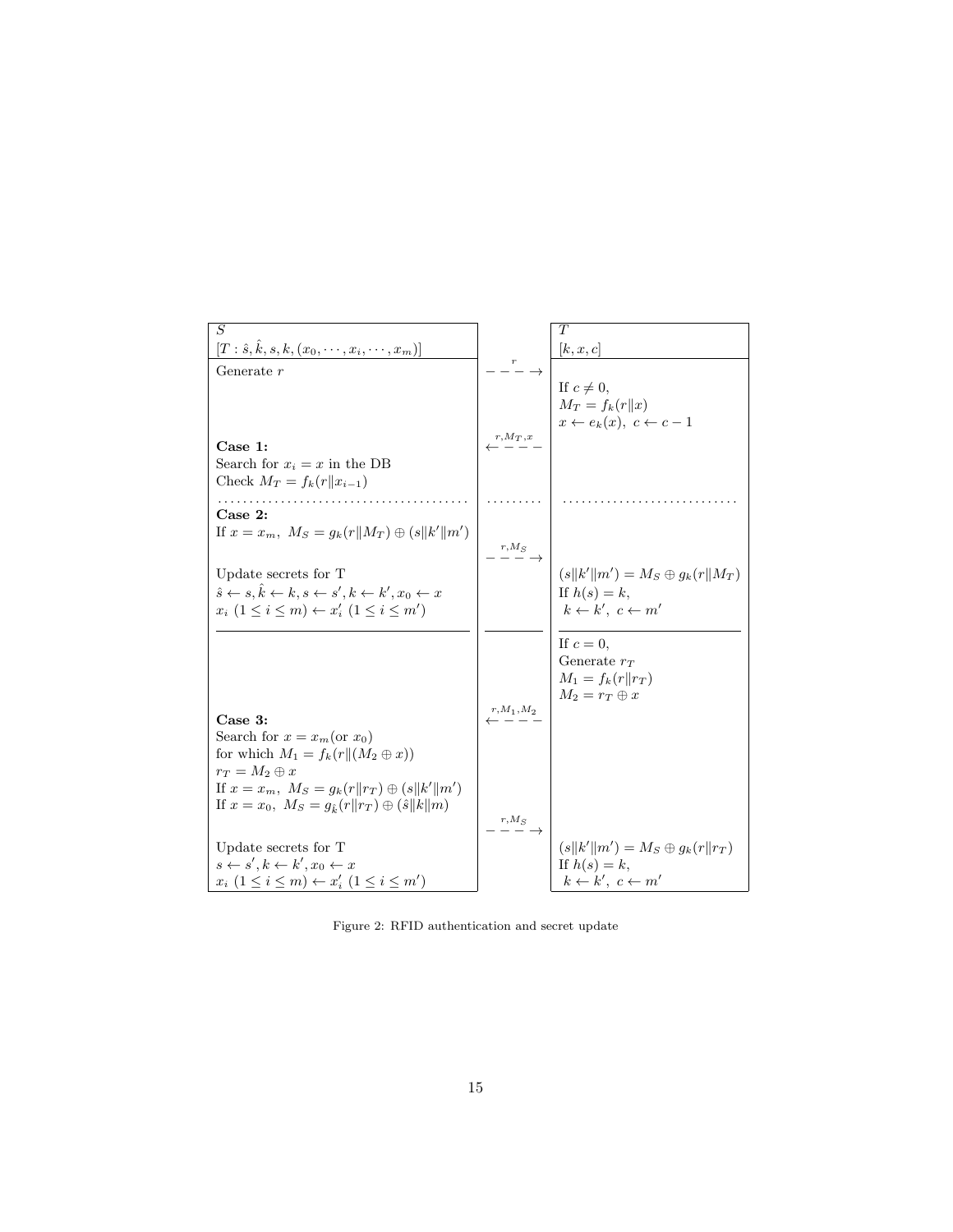## 6.1. Tag Delegation

Tag delegation enables a server to delegate the right to identify and authenticate a tag to a specified entity for a limited time period [12, 23]. Such a procedure could be used to reduce the computational load on a server.

In  $P_1$ , tag delegation is straightforward. When S wants to delegate T to an entity, it transfers the secret k and the identifiers  $x_0, x_1, \dots, x_m$  for T to the entity via a secure channel. As a result, the entity can authenticate  $T$  a maximum of  $m$  times. However, the entity receiving the delegation right cannot update the tag secrets, as it does not know s.

Multiple delegations of a tag  $T$  are also possible. If  $S$  transfers the secret  $k$ and the identifiers  $x_0, x_1, \dots, x_m$  for T to multiple entities, then these entities can all authenticate T during the same limited period, that is, until  $x = x_m$  is reached.

If the delegated tag  $T$  is queried  $m$  times, then  $S$  will need to update  $T$ 's secret and identifiers and, if necessary,  $S$  can now delegate the right to query the tag again. Note that it is always necessary for  $S$  to update the tag secret and identifiers, since, as noted above, only S knows s.

#### 6.2. Tag Ownership Transfer

Unlike delegation, tag ownership transfer means that the tag owner transfers all rights over the tag to a new owner [12, 23]. In order to achieve ownership transfer of a tag T using protocol  $P_1$ , S must transfer the secrets s and k and the identifier  $x$  for  $T$ , along with any other necessary information, to the new owner via a secure channel. This transfer should only take place after the old owner has updated the secrets and identifiers for  $T$ , in order to protect the privacy of previously conducted transactions against possible tracking by the new owner. The server of the new owner should also update the tag secrets after receiving them from the old owner, in order to protect the privacy of future transactions against possible tracking by the old owner. This latter update needs to take place in an environment where there is no possibility of eavesdropping by the old owner. Once this is complete, only the server of the new owner will be able to authenticate T and update the secrets for T.

We introduce a protocol to update tag secrets for secure tag ownership transfer, as well as a protocol to provide authorisation recovery, in line with the requirements identified in section 2.5.2. These protocols are revised versions of the schemes described in a unpublished presentation given at the RFIDSec 08 workshop [33].

#### 6.2.1. Secret Update Protocol

When tag ownership is to be transferred, a new owner can perform  $P_1$  to update the tag secrets. However, we propose using a novel secret update protocol (referred to as  $P_2$ ) to improve performance, in which the cryptographic function computations of a tag and the messages exchanged between a server and a tag are less than in  $P_1$ . Such efficiency gains are possible because the server knows the identity of the newly acquired tag.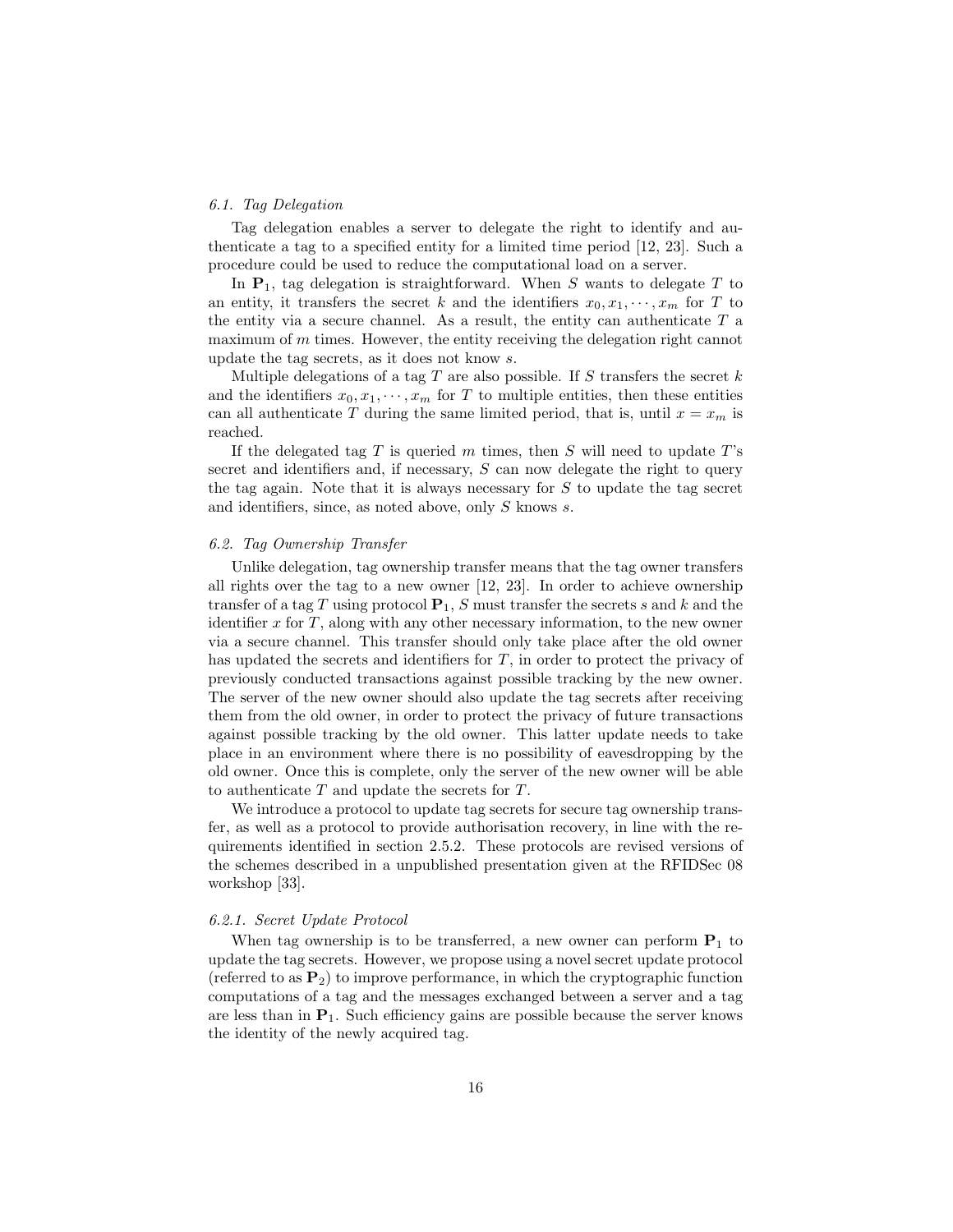

Figure 3: The secret update protocol

Prior to running  $P_2$ , we assume that the server S of the new owner has secrets  $(s, k, x)$  for a tag T, obtained as a result of the tag information transfer described above; we also suppose that T has secrets  $(k, x, c)$ . The secret update protocol  $P_2$  involves the following steps.

- 1. S chooses a new secret s' of l bits for T and an integer  $m'$ , and computes  $k' = h(s')$ . S generates a random string r, computes  $M_S = g_k(x||r) \oplus$  $(s||k'||m')$ , and then sends r and  $M_S$  to T.
- 2. When  $T$  receives  $r$  and  $M<sub>S</sub>$  from  $S$ , it performs the following steps:
	- (a) T computes  $(s||k'||m') = M_S \oplus g_k(x||r)$ .
	- (b) If  $h(s) = k$ , T has authenticated S as an authorised server. Otherwise, the session terminates.
	- (c) T updates its secret k to  $k'$  and its counter c to m'.
	- (d) T computes  $M_T = f_k(r||x)$  using the new secret k, and sends  $M_T$  to S.
- 3. S checks that  $M_T$  is equal to  $f_{k'}(r||x)$ . If the validation succeeds, S now knows that  $T$  has received the new secret  $k'$ , and updates secrets  $s$  and  $k$  for  $T$  to  $s'$  and  $k'$ , respectively.  $S$  computes the hash-chain values,  $x_i = e_k(x_{i-1})$  for  $1 \leq i \leq m'$ , where  $x_0$  is set to x. Otherwise, S goes to step 1, and starts a new session.

If  $P_2$  completes successfully (and the old owner does not eavesdrop on the messages), S and T share new secrets known only to them, and the old owner is no longer able to identify or trace T. Both the old and new owners can also keep the pair of the tag secrets provided by the old owner, denoted by  $(s, k)$ , for use in the event that the old owner needs to identify  $T$  again.  $P_2$  is summarised in Figure 3.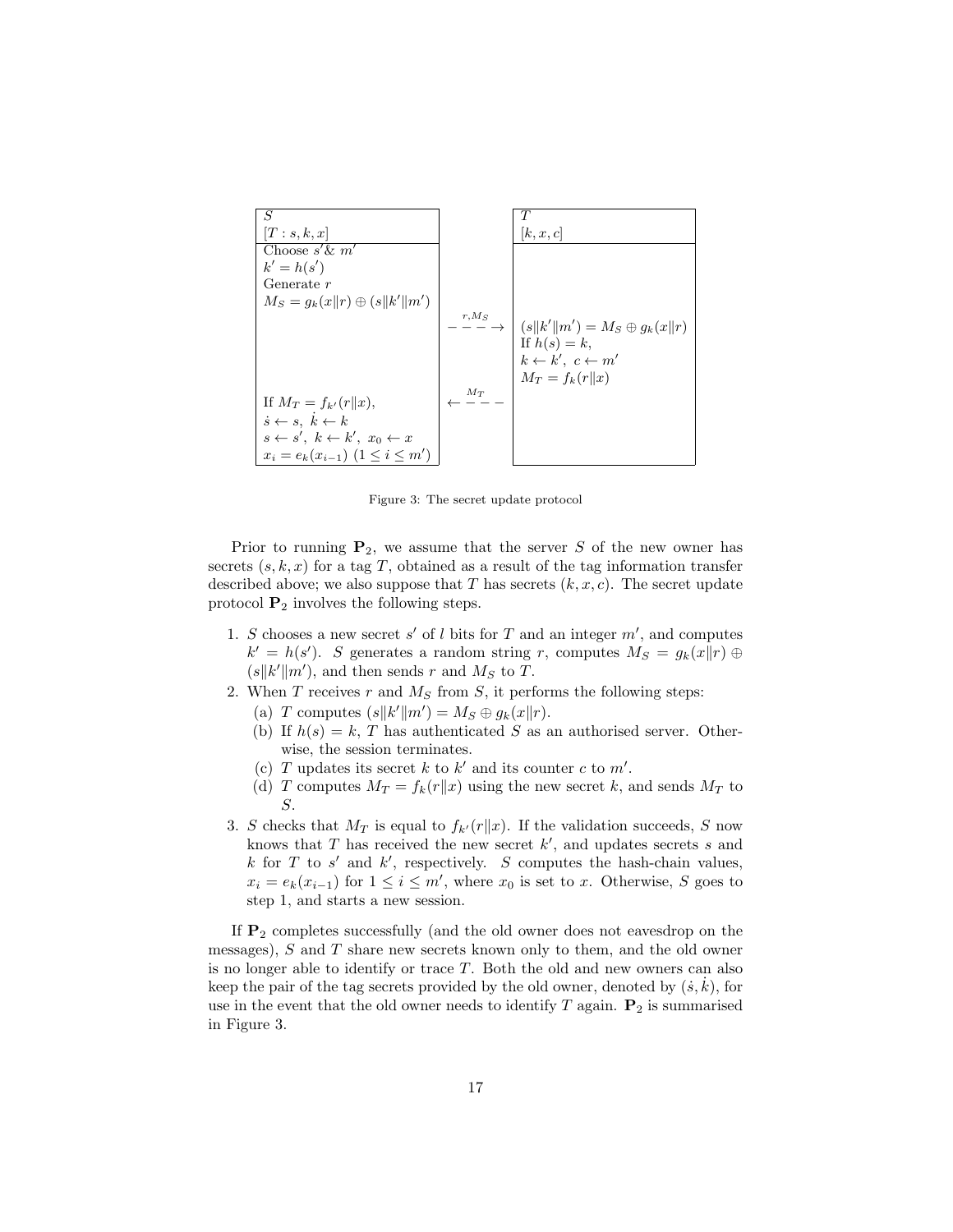#### 6.2.2. Authorisation Recovery Protocol

As discussed above, the previous owner of a tag may need to temporarily interact with the tag again. The following authentication protocol (referred to as  $P_3$ ) enables this to occur.

 $\mathbf{P}_3$  allows the server S to make T change its secret back to the value it had when S took ownership of T from the old owner. Prior to running  $P_3$ , we assume that S stores the following information for tag  $T$ : the current secrets  $(s, k)$ , the most recent secrets  $(\hat{s}, k)$ , and the old secrets also known to the old owner  $(\dot{s}, k)$ ; we also suppose that tag T has secrets  $(k, x, c)$ .

 $\mathbf{P}_3$  is the same as  $\mathbf{P}_2$  except that k' and m' are set equal to  $\dot{k}$  and 0, respectively, without the step generating new secrets  $s'$  and  $k'$ . After successful execution of  $P_3$ , T stores  $\vec{k}$  as its secret. As a result, the old owner can identify T again by executing the SM protocol.

The current owner can recover authorisation rights over  $T$  from the old owner by executing  $P_2$ .

## 7. Analysis

### 7.1. Privacy and Security

 $P_1$  involves performing a tag authentication (TA) process to authenticate a tag. When a tag is queried for the mth time, the server and tag update their shared secrets using the secret update  $(I)$   $(SU_1)$  process. If  $SU_1$  does not complete successfully, in the following session the secret update  $(II)$   $(SU<sub>2</sub>)$ process is performed.  $SU_1$  and  $SU_2$  make use of a key transfer protocol and involve mutual authentication.

Note that both TA (case 1) and  $SU_1$  (case 2) are 'normal' cases of the protocol, but  $SU_2$  (case 3) will only occur if the protocol fails to operate as it should. This case arises if a message transfer in  $SU_1$  fails.

The security of  $P_1$  relies on the tag secrets k and s and the hash functions e, f, g and h. Under the assumption that the l-bit key k is a strong cryptographic key for e, f and g, an exhaustive search to find the l-bit values s and x is computationally infeasible. Also, given that hash functions  $e, f, g$  and h are one-way and collision-resistant, as stated in section 5,  $P_1$  has the following privacy and security properties.

- Tag Information Privacy (P1): we assume in section 2 that the server database is secure. Thus only the server that has the secrets related to a tag can identify the tag and access the tag information.
- Tag Location Privacy (P2): a tag reply  $(x, M_T)$  is anonymous to an eavesdropper that does not know k, because x is updated to  $e_k(x)$  in every query and  $M_T$  depends on r and x. A tag reply  $(M_1, M_2)$  in  $SU_2$  is also anonymous to an eavesdropper, because  $M_1$  and  $M_2$  are computed using the key k and a session secret  $r<sub>T</sub>$ . As a result, an adversary cannot track the location of a tag simply by eavesdropping on tag messages.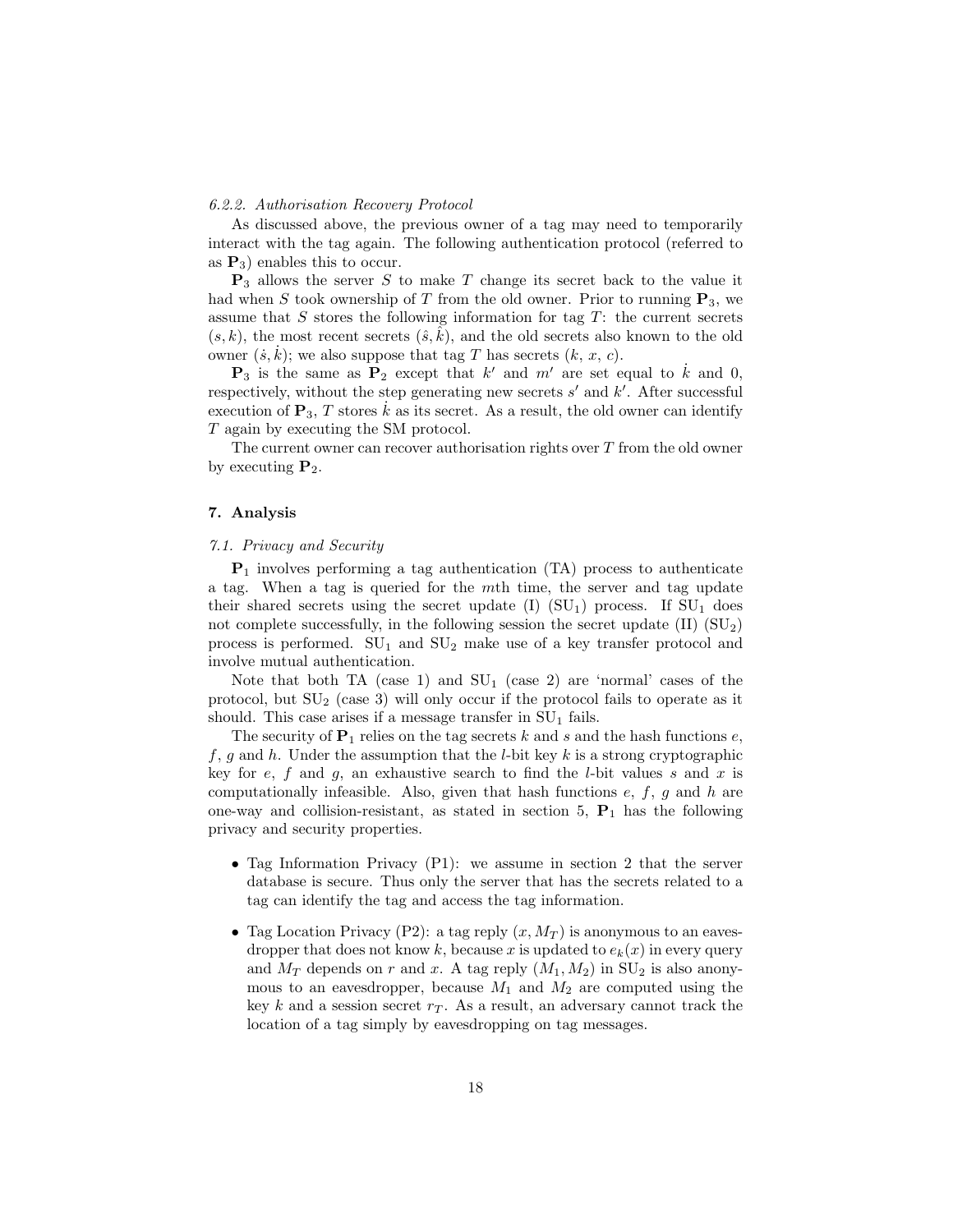The protocol resists the following attacks feasible for a WA.

- Tag Impersonation (W1): to impersonate a tag, a WA needs to compute  $x$ and  $M_T$  (or  $M_1$  and  $M_2$ ). However, a WA cannot compute them without knowing k.
- Replay Attack (W2): a WA cannot reuse messages used in previous sessions because each response is a cryptographic function of a fresh random number. More specifically,  $M_T$  and  $M_S$  in TA and SU<sub>1</sub> depend on r, and  $M_1$ ,  $M_2$  and  $M_S$  in SU<sub>2</sub> depend on r and  $r_T$ .
- MitM Attack (W3): a WA cannot interfere with the exchanged messages by inserting or modifying messages, because of the use of the secrets  $k$ and s and a random number r.
- DoS Attack (W4): if the second or third message in  $SU_1$  is blocked,  $SU_2$ will be performed in the following session. If the third message  $M<sub>S</sub>$  in  $SU<sub>2</sub>$  is blocked, the server and tag will become desynchronised, because the server will update the shared secrets but the tag will not. However, in the next session, the server will detect such an event, because the tag will send as identifier the value  $x_0$  in the server's look-up table. The server can thus recover synchronisation with the tag.

We next consider the degree to which  $P_1$  can resist the security threats posed by an SA, identified in section 2.

- Backward Traceability (S1): one significant feature of the protocol is that, when  $x = x_i$  in TA,  $M_T$  is computed as a function of  $x_{i-1}$ . As a result, it is difficult for an SA to trace transactions in previous sessions except for the immediately previous session in which  $x_i$  is included in the tag reply. An SA could intercept a tag identifier from a previous transaction, and compute the compromised identifier  $x$  by iteratively applying keyed hash function  $e$  to the previous identifier. However, the previous transactions were anonymous to the attacker at that time. Thus, in practice, tracing past transactions will not be simple. Obviously, if tag past transactions were computed using keys different from the compromised key  $k$ , it will be infeasible for an SA to trace them, because the previous keys will have no relation to the key  $k$ .
- Forward Traceability (S2): an SA can trace future transactions in which the compromised key is used. However, once the server and the compromised tag update their shared secrets, and assuming that the SA does not intercept the values of either  $r$  or  $M_S$ , it will not be able to compute the updated secrets and thus will no longer be able to trace tag transactions. Therefore, a server should immediately replace the tag secrets if it suspects that a tag may have been compromised.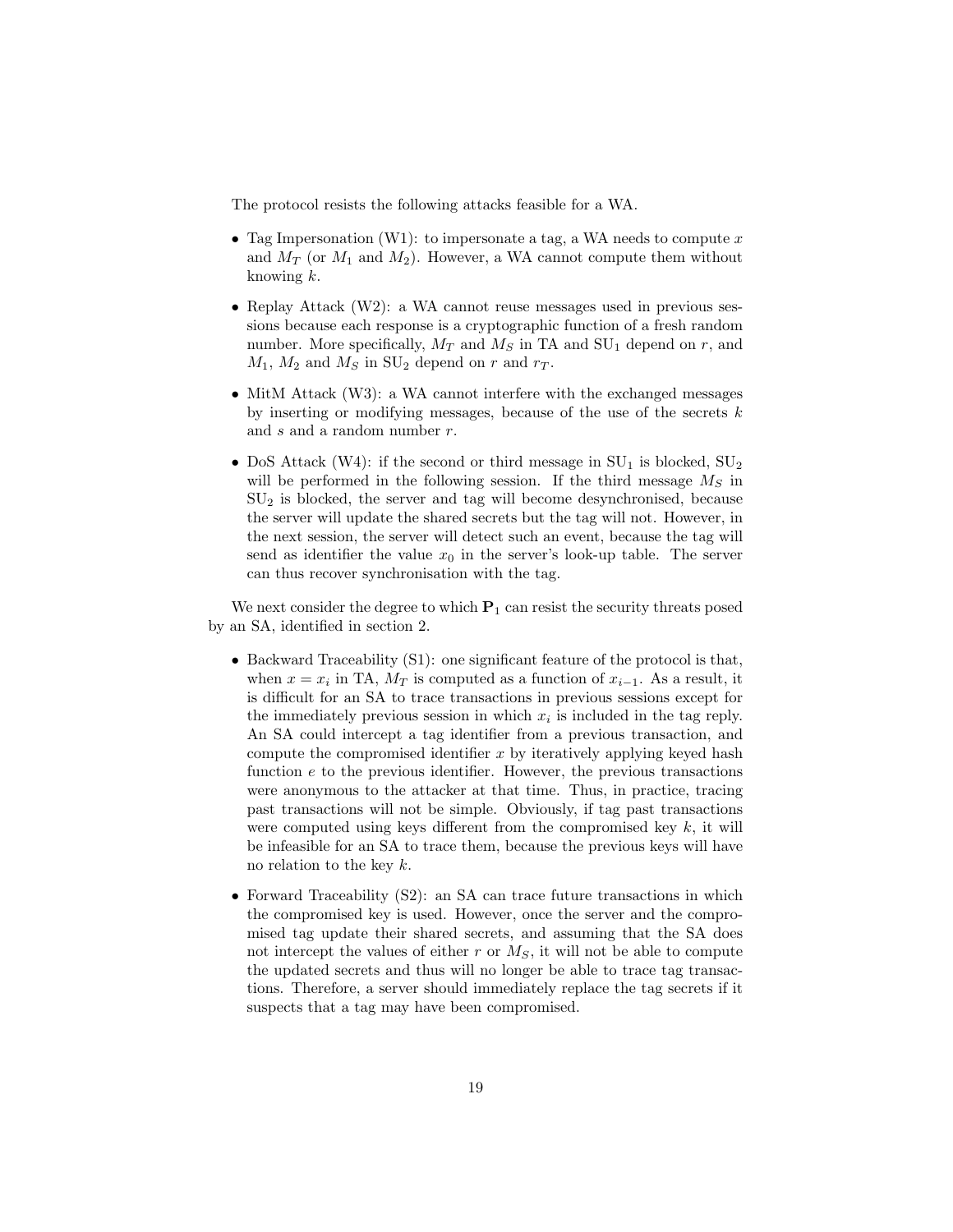• Server Impersonation (S3): an SA could try to update the secrets of a target tag by impersonating a legitimate server. If such an attack was possible, then the legitimate server would no longer be able to identify the tag, whereas the attacker would. One advantage of the protocol is that such a server impersonation attack is not straightforward. The reason for this is that an SA cannot compute  $M<sub>S</sub>$  just by compromising a tag, because s is known only by the server. An SA must perform a more sophisticated attack in which it intercepts  $M<sub>S</sub>$  in order to learn s.

 $P_2$  and  $P_3$  are mutual authentication protocols. In these schemes, when tag T receives r and  $M<sub>S</sub>$  from server S, T authenticates S by obtaining s from the messages and checking that  $h(s) = t$ . This works because s is a secret for T known only by S. S authenticates T by checking that the received  $M_T$  is correct, since it is computed using a shared secret  $k$  which is known only to  $T$ and  $S$ .  $S$  can also confirm that  $T$  has the same new secret  $k$  as  $S$ .

The schemes protect against tag information leakage because T's responses are a function of its secret  $k$ , and thus only the server that knows the secret is able to identify  $T$  and access the tag information. The schemes protect against tag location tracking because T's responses are anonymous, since they are a hash of  $r$  and  $x$ , and are independent of one another.

The messages exchanged between the server and tag are computed using a random string r, secrets k and s, and keyed hash functions f and q. Thus, the protocols can resist replay attacks and man-in-the-middle attacks. To impersonate a tag, an attacker must be able to compute a valid response  $M_T$ . However, it is difficult to compute such a message without knowledge of the secret  $k$ , because an attacker cannot learn the updated key  $k'$  from the message  $M_S$  sent by S and thus cannot compute  $M_T$  since it is a function of k'.

Denial-of-service attacks on  $P_2$  and  $P_3$  are not practical. S knows the identity of a tag when it starts a session with the tag, and the purpose of these schemes is to update the tag secrets. Thus, if S does not receive a tag reply to its query, it can immediately detect the error and fix it. Suppose that message  $M_T$  does not reach S in  $P_2$  (or  $P_3$ ). Then T will update its identifier, but S will not. However,  $S$  knows the updated value of  $k$ , and can use it to recover synchronisation with T.

Suppose that a tag T is compromised after  $P_2$  has been performed. The protocols do not enable backward traceability, because, in  $P_2$ , T's new secret  $k'$ does not have any relationship to previous keys, and then, in  $P_1$ , it is updated using a non-invertible hash function  $h$ . The schemes also resist forward traceability if an adversary does not obtain the values of either  $r$  or  $M<sub>S</sub>$  exchanged between the server and tag in  $P_1$ . Even if an adversary has compromised T, it cannot impersonate a legitimate server in  $P_2$  or  $P_3$  without additional information. This is because the server's message  $M<sub>S</sub>$  is a function of the secret s known only to the server, and the adversary cannot obtain the value, even if it compromises T. To succeed in such an attack, the adversary must first perform other attacks to obtain s.

Table 2 summarises the privacy and security properties of the protocols  $P_1$ ,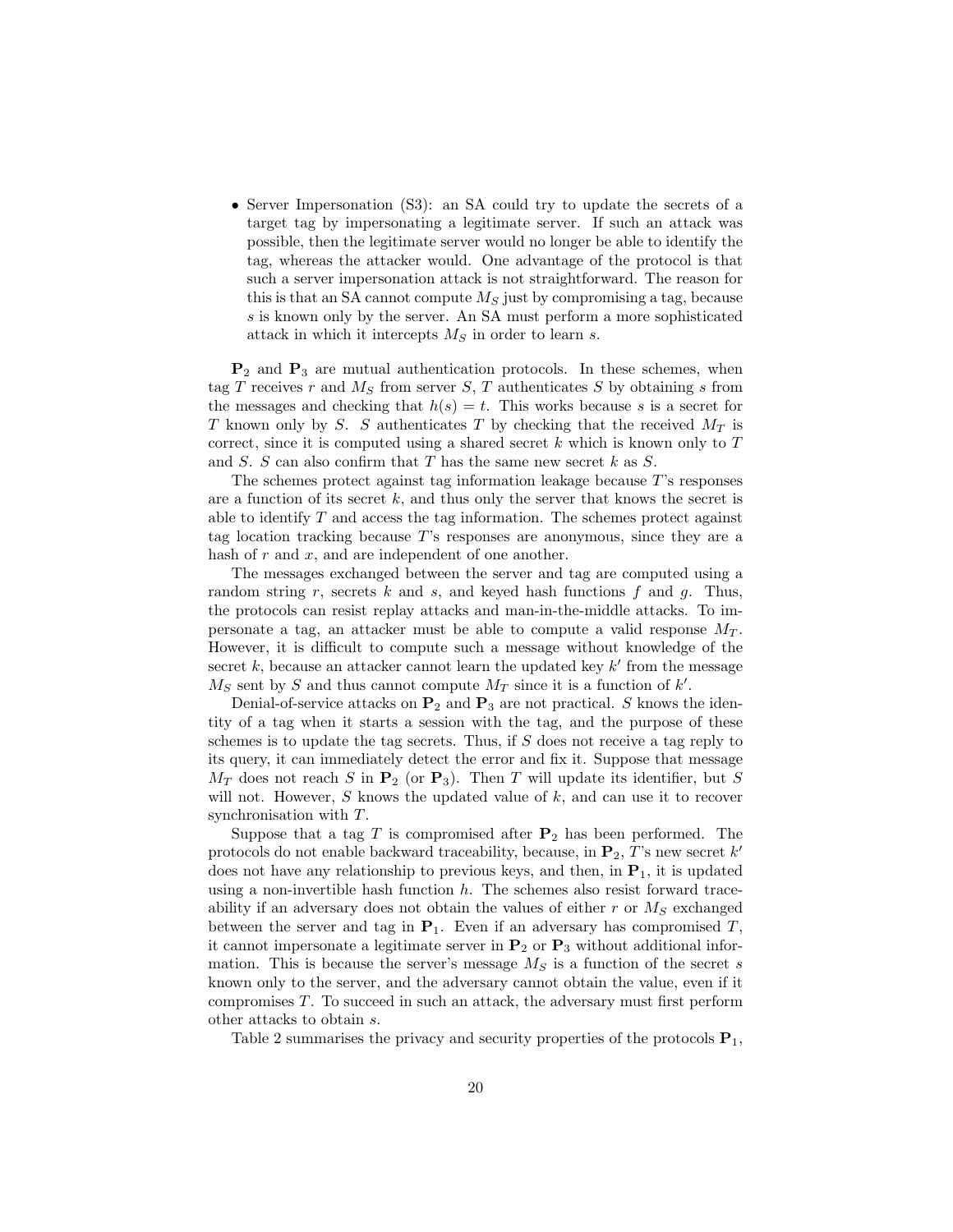Table 2: Privacy and security properties

|                         |                 | P1 | P <sub>2</sub> | $\cdot$<br>W1 | W2 | $\cdot$<br>$\overline{ }$<br>W3 | W4 | S <sub>1</sub> | S <sub>2</sub> | S <sub>3</sub> |
|-------------------------|-----------------|----|----------------|---------------|----|---------------------------------|----|----------------|----------------|----------------|
| HM                      |                 |    | $\bullet$      |               |    |                                 |    |                |                |                |
| Ð                       |                 |    | $\bullet$      |               |    |                                 |    |                |                |                |
| LK                      |                 |    | $\bullet$      |               |    |                                 |    |                | $\ast$         | $\ast$         |
| T1                      |                 |    |                |               |    |                                 |    |                |                |                |
| $\rm{T}2$               |                 |    |                |               |    |                                 |    |                |                |                |
| $\rm{T}3$               |                 |    |                |               |    |                                 | ٠  |                |                | ٠              |
| <b>BMM</b>              |                 |    | $\bullet$      |               |    |                                 |    | ٠              |                |                |
|                         | TA              |    |                |               |    |                                 |    | $\ast$         | $\ast$         | $\ast$         |
| $P_1$                   | $SU_1$          |    |                |               |    |                                 |    | $\ast$         | $\ast$         | $\ast$         |
|                         | $\mathrm{SU}_2$ |    |                |               |    |                                 |    |                | $\ast$         | $\ast$         |
| $\overline{P_2 \& P_3}$ |                 |    |                |               |    |                                 |    |                | $\ast$         | $\ast$         |

 $\sqrt{\phantom{a}}$  : resists such an attack

∗ : partially resists such an attack, under certain assumptions

 $\cdot\,$  : does not protect against such an attack

 $\mathbf{P}_2$  and  $\mathbf{P}_3$ , and compares the protocols to the prior art introduced in section 3.

# 7.2. Performance

 $P_1$  has the following performance characteristics.

- Scalability: a server uses a look-up table for tag identification. As a result, a server can match a received anonymous identifier to a tag using its look-up table in  $O(1)$  time, without needing a linear search. The protocol is scalable in the sense that a server only takes constant time to authenticate a tag, and tag delegation is straightforward, as stated in section 6. However, if a tag is queried more than  $m$  times without updating the tag secrets (case 3), the tag will reply with  $M_1$  and  $M_2$ , and in this case the server needs to perform a linear search to authenticate the tag.
- Computation: in normal operation, i.e. when using TA and  $SU_1$ , a tag does not need to generate any pseudo-random numbers. However, in  $SU_2$ , a tag needs to generate a pseudo-random number in order to prevent it being traced. A tag needs to perform two hash function computations (which are significantly more computationally complex than arithmetic and logical operations) in the most common case (TA), four hash function computations in  $SU_1$ , and three hash function computations in  $SU_2$ . A server performs only one hash function computation in TA. In  $SU_1$  and  $SU_2$ , a server must perform m' hash function computations in order to generate a new secret and new identifiers for a tag; fortunately these values can be precomputed.
- Communication: TA involves only two messages.  $SU_1$  and  $SU_2$  require one additional message.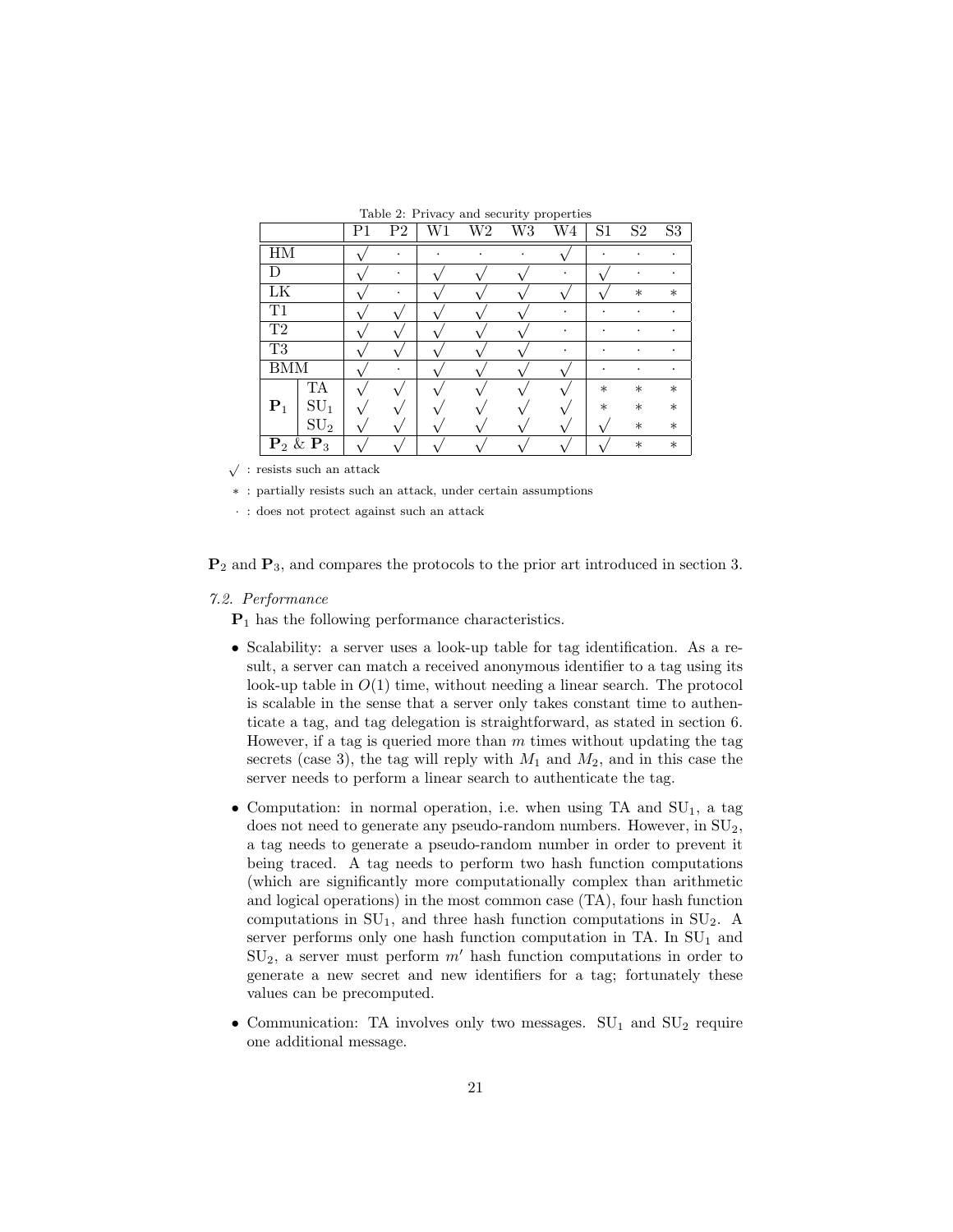|                | Table 3: Performance properties |               |             |          |                |  |  |  |
|----------------|---------------------------------|---------------|-------------|----------|----------------|--|--|--|
|                |                                 | C1            | C2          | C3       | C4             |  |  |  |
| HM             |                                 | I, a, a'      | 3HF         | $\theta$ | 3              |  |  |  |
| D              |                                 |               | 4HF         |          | 3              |  |  |  |
| LK             |                                 | s, w, c       | 4PRF        |          | 3              |  |  |  |
| T1             |                                 | $k,t,t_m$     | 1HF         |          | $\overline{2}$ |  |  |  |
| T <sub>2</sub> |                                 | $k,t,t_m$     | 2HF         | 1/2      | $\overline{2}$ |  |  |  |
| T <sub>3</sub> |                                 | $k,t,t_m$     | $(\nu+2)HF$ | 1/3      | $\overline{2}$ |  |  |  |
| BMM            |                                 | k, r, q, b, c | 1/2PRF      |          | 3              |  |  |  |
|                | TA                              |               | 2HF         |          | $\overline{2}$ |  |  |  |
| $P_1$          | $SU_1$                          | k, x, c       | 4HF         |          | 3              |  |  |  |
|                | $\mathrm{SU}_2$                 |               | 3HF         |          | 3              |  |  |  |
|                | $P_2$ & $P_3$                   | k, x, c       | 3HF         |          | $\overline{2}$ |  |  |  |

Table 3: Performance properties

C1 : The type of secrets stored in a tag

C2 : The type and number of cryptographic function computations required in a tag

- C3 : The number of pseudo-random numbers required in a tag
- C4 : The number of exchanged messages
- Storage Capacity: a tag needs a long term memory of  $2l + l_m$  bits to store  $k, x$  and  $c$ .

 $P_2$  and  $P_3$  are efficient in terms of computation and communication, because a tag does not need to generate any pseudo-random numbers, and only two messages need to be exchanged to provide mutual authentication between the server and tag.

 $P_2$  and  $P_3$  have modest computational requirements. The only cryptographic functions required by  $P_2$  or  $P_3$  are at most three hash function computations in the tag and the server. In  $\mathbf{P}_2$ , both T and S need to compute each of h, f and g once. In  $\mathbf{P}_3$ , T needs to compute each of h, f and g once, and S needs to compute  $f$  and  $g$  once.

Therefore, in order to update a tag's secrets after transfer of ownership, performing  $P_2$  is more economical than performing  $P_1$  again.

The performance of the protocols  $P_1$ ,  $P_2$  and  $P_3$  is compared to the prior art in Table 3. The comparison shows that the performance of the proposed protocol compares favourably with existing schemes. In Table 3, HF is a hash function computation, PRF is a pseudo-random function computation,  $I$  is a tag identifier,  $a$  is a transaction number,  $a'$  is the last successful transaction number, s is a tag secret, w is a server validator, c is a counter, k is a key, k is a time-stamp,  $t_m$  is the highest possible time-stamp,  $\nu$  is the number of successive iterations of a hash function,  $r$  is a one-time pseudonym,  $q$  is a seed, b is a boolean variable mode, and / denotes or.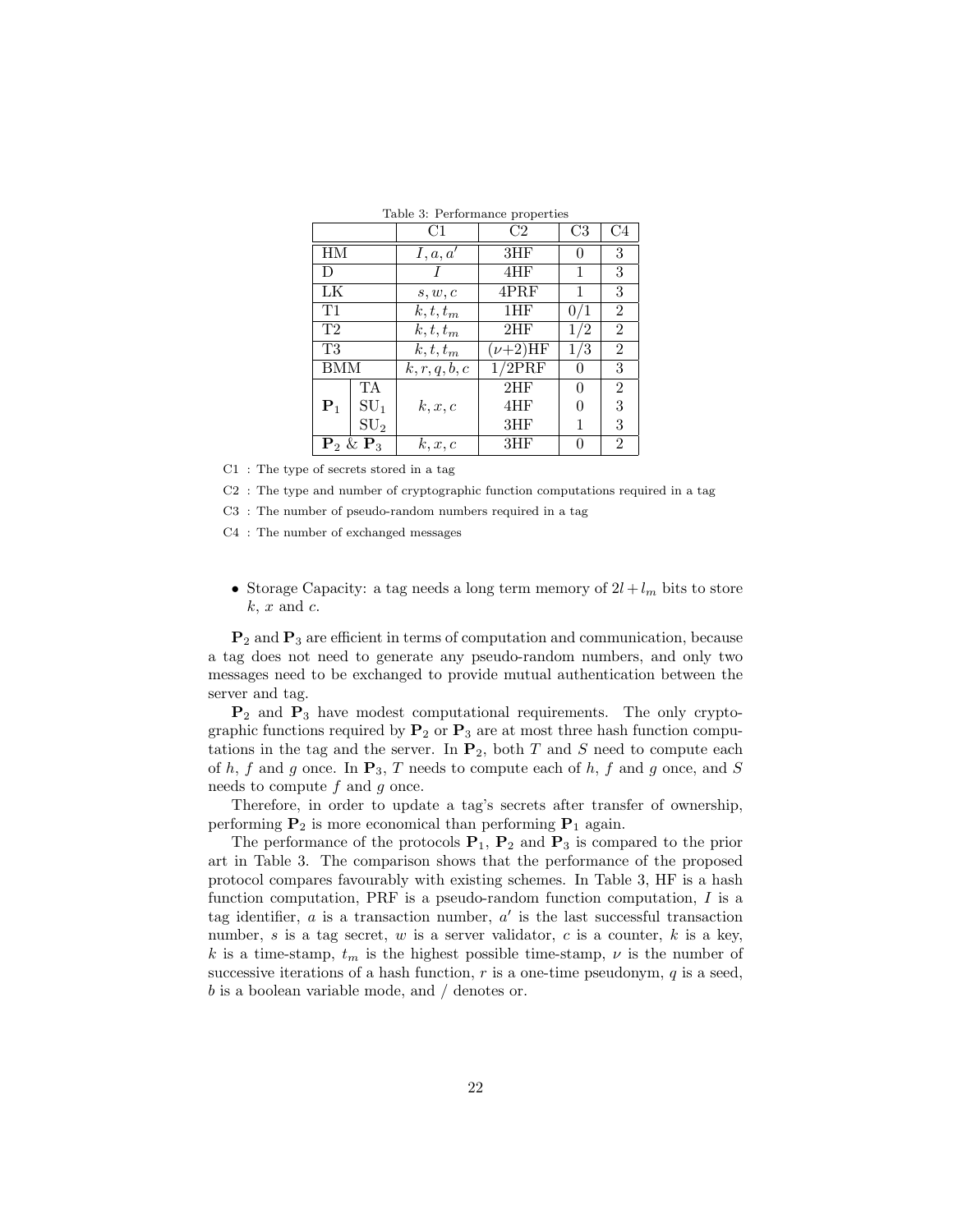## 7.3. Tag Ownership Transfer

The protocols proposed in section 6.2 meet the three requirements for tag ownership transfer identified in section 2.5.2.

First,  $P_2$  is designed to protect the privacy of the new owner from the old owner of a tag  $T$ . That is, future interactions between the new owner and  $T$  are secure against tracing by the old owner. When ownership of T is transferred to the new owner, the new owner and T establish new secrets using  $P_2$ . As a result, the old owner is no longer able to read T.

Next, the protocols also protect the privacy of the old owner from the new owner of  $T$ . The old owner should update secrets  $s$  and  $k$  for  $T$ , before transferring the updated secrets to the new owner. As a result, the new owner cannot trace previous transactions between the old owner and the tag since it only knows the updated secrets.

Finally,  $P_3$  provides authorisation recovery, the third requirement described in section 2.5.2.  $\mathbf{P}_3$  causes T to change its secret k to k, which the new owner received from the old owner when ownership of T was transferred. As a result, the old owner recovers authorisation rights for  $T$ , and thus can read  $T$  again and look up the tag information.

## 8. Conclusions

We have identified desirable privacy, security and performance properties for RFID authentication protocols, and have examined three requirements for secure and privacy-preserving tag ownership transfer: new owner privacy, old owner privacy, and authorisation recovery. We have reviewed previously proposed scalable RFID identification and authentication protocols which take only constant time to identify a tag using a look-up table. All these schemes have significant security or performance drawbacks.

One of the main contributions of this paper is to propose a scalable RFID pseudonym protocol  $(\mathbf{P}_1)$  that meets the identified requirements. The protocol has two features supporting scalability; a server takes only  $O(1)$  work for tag authentication, and tag delegation is straightforward.

In some RFID applications it is necessary to allow for transfer of tag ownership. We have proposed novel RFID authentication protocols for tag ownership transfer that meet the three identified requirements: a secret update protocol  $(\mathbf{P}_2)$  and an authorisation recovery protocol  $(\mathbf{P}_3)$ .

We have also analysed and compared  $P_1$ ,  $P_2$  and  $P_3$  to the prior art. The schemes satisfy the identified privacy and security requirements and have desirable performance characteristics; a tag does not need to generate any pseudorandom numbers and has reasonable storage and cryptographic function computation overheads.

[1] B. Song, C. J. Mitchell, Scalable RFID Pseudonym Protocol, in: 3rd International Conference on Network & System Security — NSS 2009, IEEE Computer Society, Gold Coast, Queensland, Australia, 2009, pp. 216–224.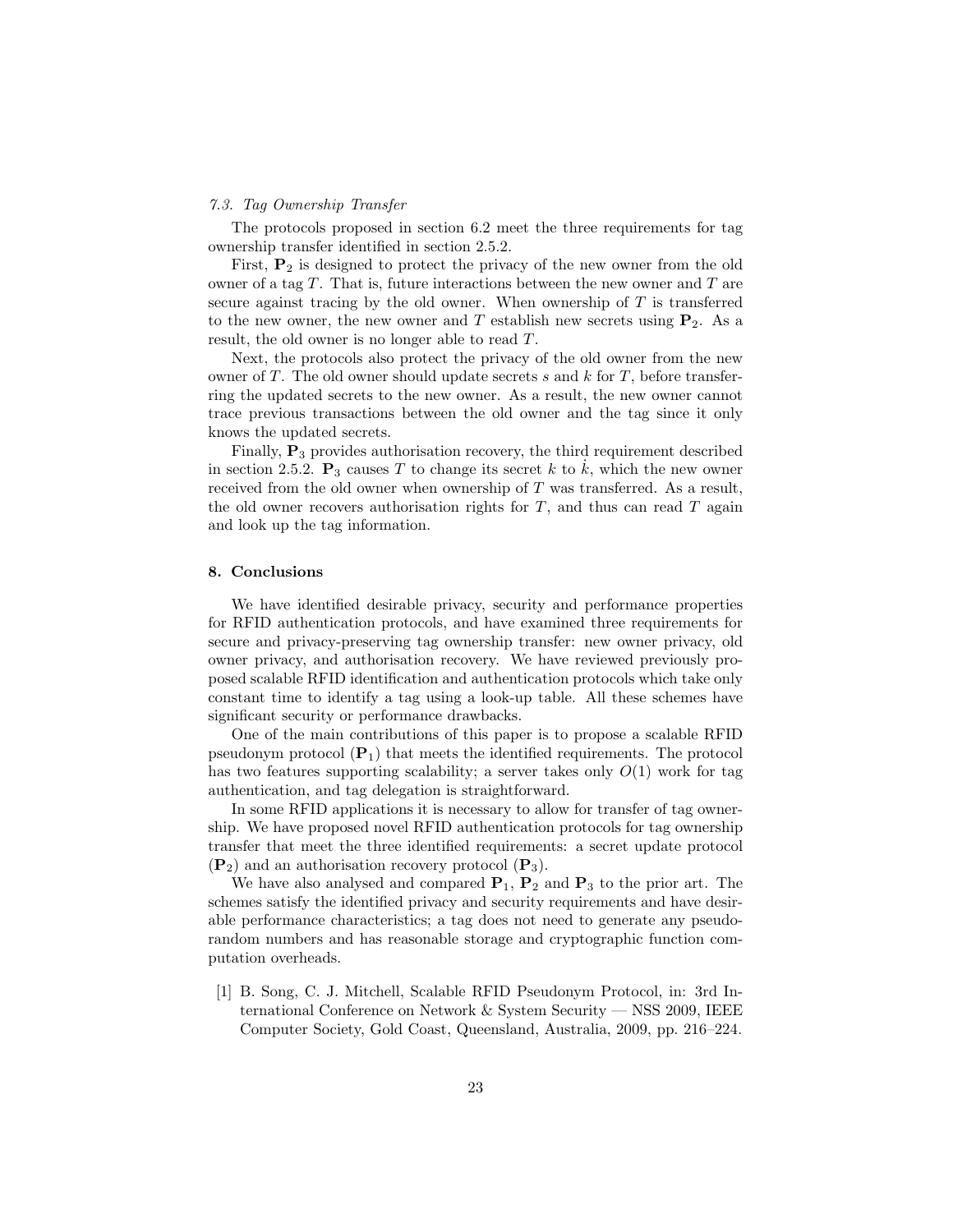- [2] G. Avoine, Cryptography in radio frequency identification and fair exchange protocols, Ph.D. thesis, Ecole Polytechnique Federale de Lausanne (EPFL), Lausanne, Switzerland (December 2005).
- [3] A. Juels, RFID security and privacy: A research survey, IEEE Journal on Selected Areas in Communications 24 (2006) 381–394.
- [4] S. Weis, Security and privacy in radio-frequency identification devices, Master's thesis, Massachusetts Institute of Technology (MIT), Massachusetts, USA (May 2003).
- [5] H. Chien, C. Chen, Mutual authentication protocol for RFID conforming to EPC class 1 generation 2 standards, Computer Standards & Interfaces 29 (2) (2007) 254–259.
- [6] S. Fouladgar, H. Afifi, A simple privacy protecting scheme enabling delegation and ownership transfer for RFID tags, Journal of Communications 2 (6) (2007) 6–13.
- [7] M. Ohkubo, K. Suzki, S. Kinoshita, Cryptographic approach to "privacyfriendly" tags, in: RFID Privacy Workshop, MIT, MA, USA, 2003, http: //www.rfidprivacy.us/2003/agenda.php.
- [8] B. Song, C. J. Mitchell, RFID authentication protocol for low-cost tags, in: V. D. Gligor, J. Hubaux, R. Poovendran (Eds.), ACM Conference on Wireless Network Security — WiSec '08, ACM Press, Alexandria, Virginia, USA, 2008, pp. 140–147.
- [9] A. Bondi, Characteristics of scalability and their impact on performance, in: the 2nd International Workshop on Software and Performance — WOSP 2000, ACM Press, Ottawa, Ontario, Canada, 2000, pp. 195–203.
- [10] T. Dimitriou, A lightweight RFID protocol to protect against traceability and cloning attacks, in: Conference on Security and Privacy for Emerging Areas in Communication Networks — SecureComm 2005, IEEE, Athens, Greece, 2005, pp. 59–66.
- [11] A. Henrici, P. M¨uller, Hash-based enhancement of location privacy for radio-frequency identification devices using varying identifiers, in: R. Sandhu, R. Thomas (Eds.), International Workshop on Pervasive Computing and Communication Security — PerSec 2004, IEEE Computer Society, Orlando, Florida, USA, 2004, pp. 149–153.
- [12] C. Lim, T. Kwon, Strong and robust RFID authentication enabling perfect ownership transfer, in: P. Ning, S. Qing, N. Li (Eds.), Conference on Information and Communications Security — ICICS '06, Vol. 4307 of Lecture Notes in Computer Science, Springer-Verlag, Raleigh, North Carolina, USA, 2006, pp. 1–20.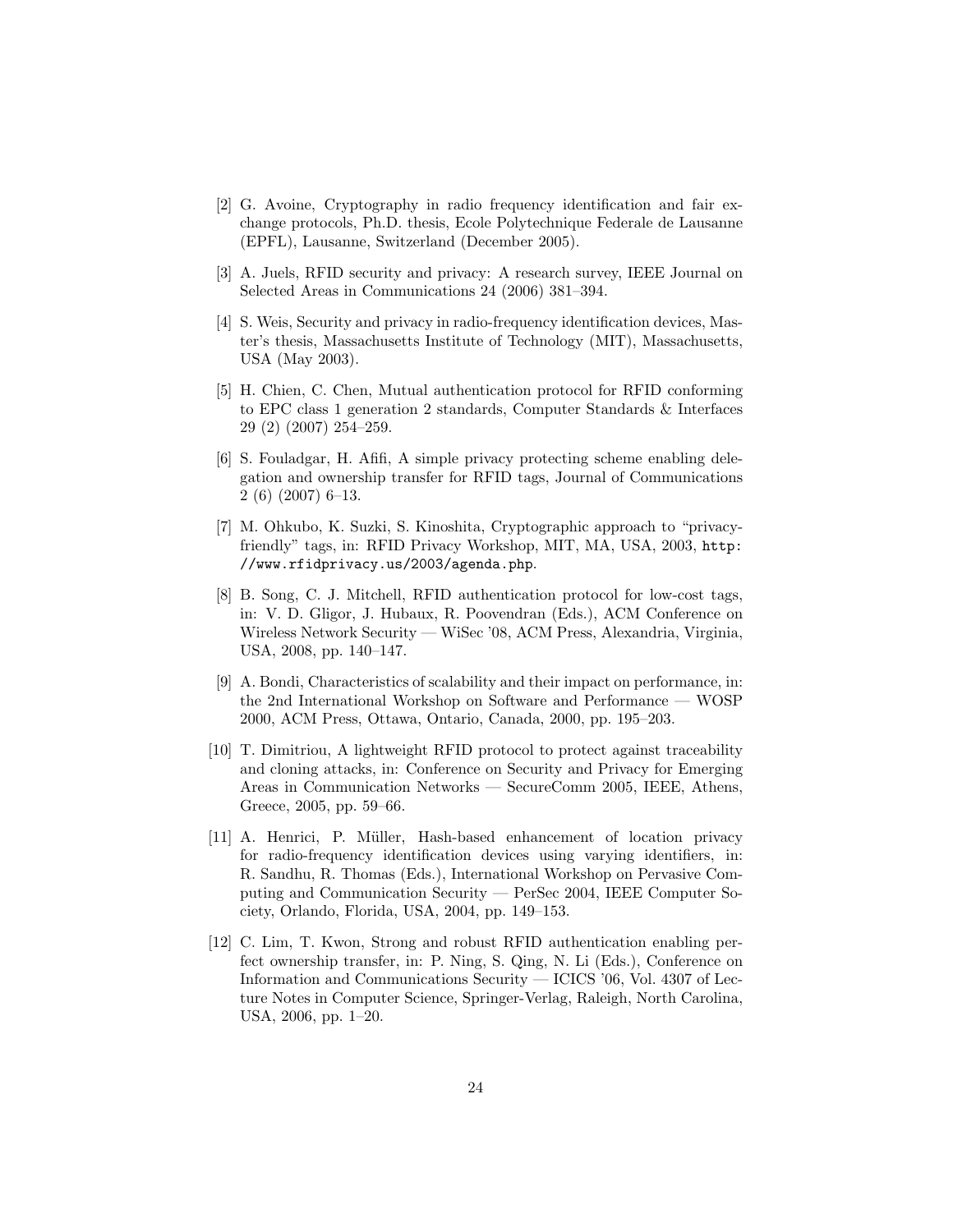- [13] G. Tsudik, A family of dunces: Trivial RFID identification and authentication protocols, in: N. Borisov, P. Golle (Eds.), Privacy Enhancing Technologies, 7th International Symposium — PET 2007, Vol. 4776 of Lecture Notes in Computer Science, Springer-Verlag, Berlin, Ottawa, Canada, 2007, pp. 45–61.
- [14] P. Najera, J. Lopez, RFID: Technological Issues and Privacy Concerns, in: A. Acquisti, S. Gritzalis, C. Lambrinoudakis, S. di Vimercati (Eds.), Digital Privacy: Theory, Technologies and Practices, Taylor & Francis Group, 2008, Ch. 14, pp. 285–306.
- [15] S. Weis, S. Sarma, R. Rivest, D. Engels, Security and privacy aspects of low-cost radio frequency identification systems, in: D. Hutter, G. Müller, W. Stephan, M. Ullmann (Eds.), International Conference on Security in Pervasive Computing — SPC 2003, Vol. 2802 of Lecture Notes in Computer Science, Springer-Verlag, Boppard, Germany, 2003, pp. 201–212.
- [16] G. Avoine, P. Oechslin, A scalable and provably secure hash based RFID protocol, in: International Workshop on Pervasive Computing and Communication Security — PerSec 2005, IEEE Computer Society Press, Kauai Island, Hawaii, USA, 2005, pp. 110–114.
- [17] B. Song, Server Impersonation Attacks on RFID Protocols, in: Second International Conference on Mobile Ubiquitous Computing, Systems, Services and Technologies — UBICOMM 08, IEEE Computer Society, Valencia, Spain, 2008, pp. 50–55.
- [18] D. N. Duc, J. Park, H. Lee, K. Kim, Enhancing security of EPCglobal gen-2 RFID tag against traceability and cloning, in: Symposium on Cryptography and Information Security  $-$  SCIS 2006, The Institute of Electronics, Information and Communication Engineers, Hiroshima, Japan, 2006.
- [19] T. van Le, M. Burmester, B. de Medeiros, Universally composable and forward-secure RFID authentication and authenticated key exchange, in: R. Deng, P. Samarati (Eds.), ACM Symposium on information, Computer and Communications Security — ASIACCS '07, 2007, pp. 242–252.
- [20] S. Karthikeyan, N. Nesterenko, RFID security without extensive cryptography, in: Workshop on Security of Ad Hoc and Sensor Networks — SASN '05, ACM Press, Alexandria, Virginia, USA, 2005, pp. 63–67.
- [21] I. Vajda, L. Butty´an, Lightweight authentication protocols for low-cost RFID tags, in: Second Workshop on Security in Ubiquitous Computing — Ubicomp 2003, Seattle, WA, USA, 2003.
- [22] Y. Zhang, P. Kitsos, Security in RFID and Sensor Networks, Auerbach Publications, 2009.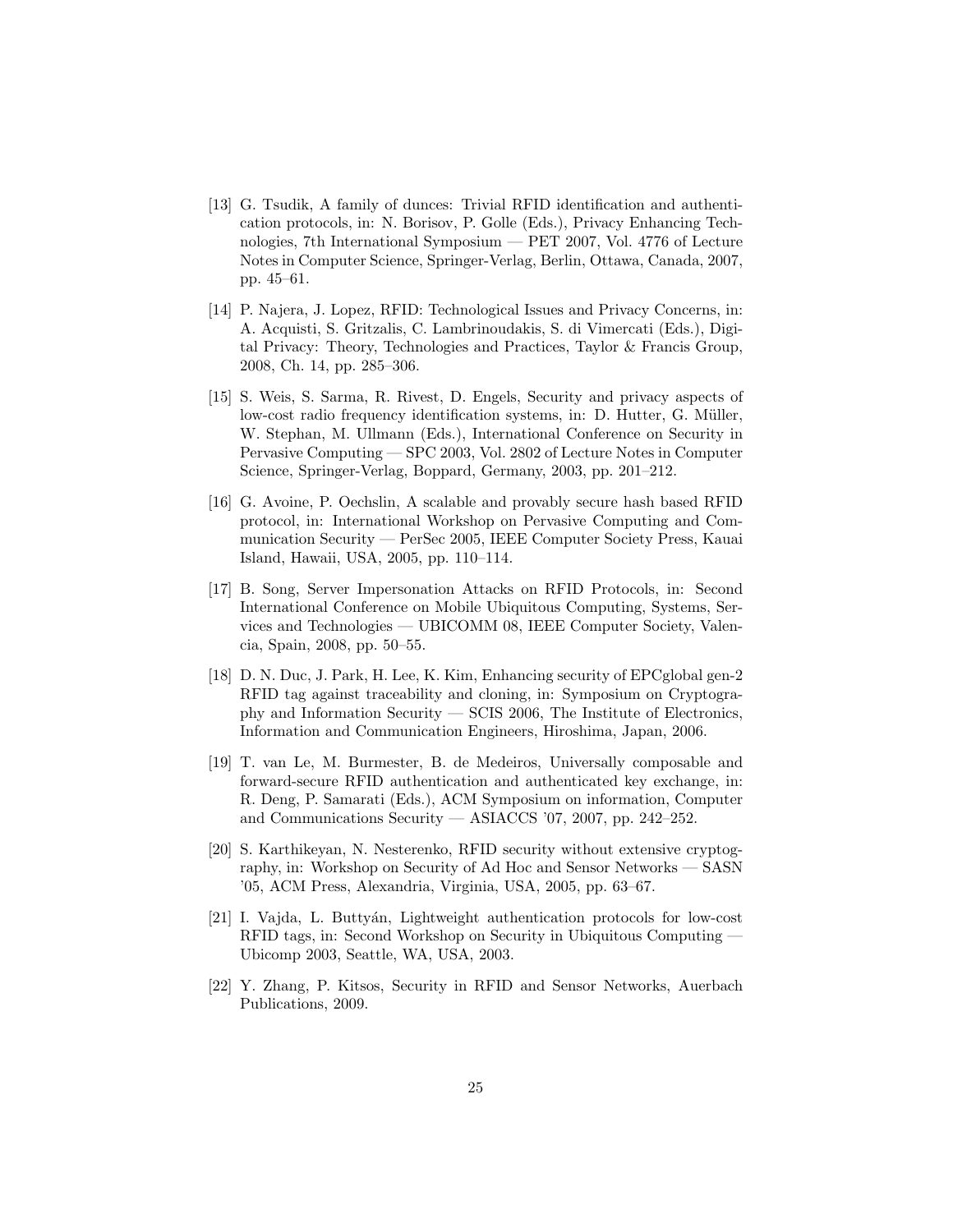- [23] D. Molnar, A. Soppera, D. Wagner, A scalable, delegatable pseudonym protocol enabling ownership transfer of RFID tags, in: B. Preneel, S. Tavares (Eds.), Selected Areas in Cryptography — SAC 2005, Vol. 3897 of Lecture Notes in Computer Science, Springer-Verlag, Kingston, Canada, 2005, pp. 276–290.
- [24] S. Fouladgar, H. Afifi, An efficient delegation and transfer of ownership protocol for RFID tags, in: First International EURASIP Workshop on RFID Technology, Vienna, Austria, 2007.
- [25] K. Osaka, T. Takagi, K. Yamazaki, O. Takahashi, An efficient and secure RFID security method with ownership transfer, in: Y. Wang, Y. Cheung, H. Liu (Eds.), Computational Intelligence and Security — CIS 2006, Vol. 4456 of Lecture Notes in Computer Science, Springer-Verlag, 2006, pp. 778–787.
- [26] G. Avoine, P. Oechslin, RFID traceability: A multilayer problem, in: A. Patrick, M. Yung (Eds.), Financial Cryptography — FC'05, Vol. 3570 of Lecture Notes in Computer Science, IFCA, Springer-Verlag, Roseau, The Commonwealth Of Dominica, 2005, pp. 125–140.
- [27] K. Ouafi, R. C.-W. Phan, Traceable Privacy of Recent Provably-Secure RFID Protocols, in: S. Bellovin, R. Gennaro, A. Keromytis, M. Yung (Eds.), 6th International Conference on Applied Cryptography and Network Security — ACNS 2008, Vol. 5037 of Lecture Notes in Computer Science, Springer-Verlag, New York City, New York, USA, 2008, pp. 479– 489.
- [28] G. Tsudik, YA-TRAP: Yet another trivial RFID authentication protocol, in: Fourth IEEE Annual Conference on Pervasive Computing and Communications — PerCom 2006, IEEE Computer Society, Pisa, Italy, 2006, pp. 640–643.
- [29] M. Burmester, B. de Medeiros, R. Motta, Anonymous RFID authentication supporting constant-cost key-lookup against active adversaries, Journal of Applied Cryptography 1 (2) (2008) 79–90.
- [30] S. Cai, Y. Li, T. Li, R. Deng, Attacks and Improvements to an RFID Mutual Authentication Protocol and its Extensions, in: Second ACM Conference on Wireless Network Security — WiSec'09, ACM Press, Zurich, Switzerland, 2009, pp. 51–58.
- [31] T. van Deursen, S. Radomirović, Attacks on RFID Protocols, Cryptology ePrint Archive, Report 2008/310 (July 2008).
- [32] A. Shamir, SQUASH A New MAC with Provable Security Properties for Highly Constrained Devices Such as RFID Tags, in: K. Nyberg (Ed.), Fast Software Encryption: 15th International Workshop — FSE 2008, Revised Selected Papers, Vol. 5086 of Lecture Notes in Computer Science, Springer-Verlag, Lausanne, Switzerland, 2008, pp. 144–157.